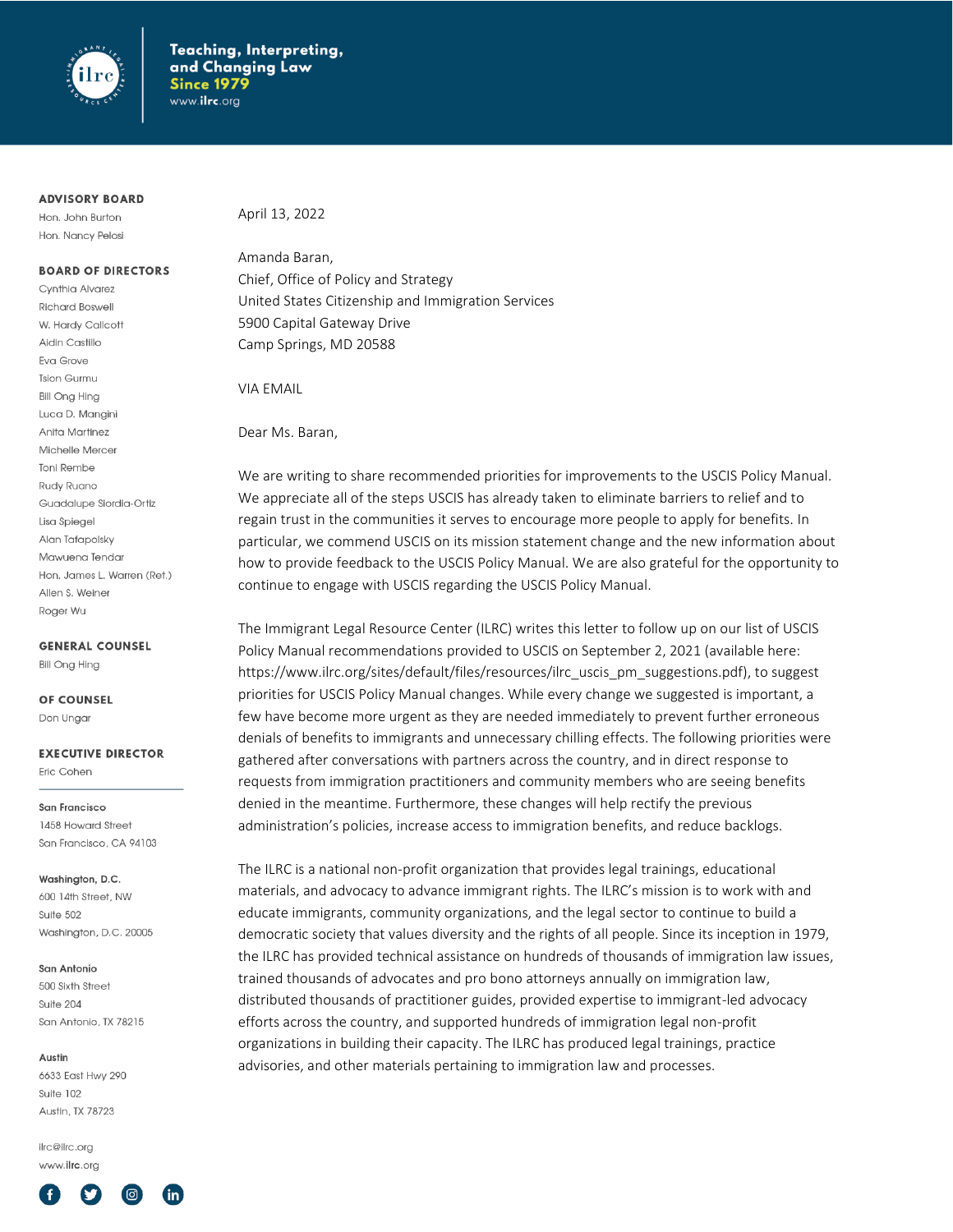The ILRC also leads the New Americans Campaign, a national non-partisan effort that brings together private philanthropic funders, leading national immigration and service organizations, and over two hundred local services providers across more than 20 different regions to help prospective Americans apply for U.S. citizenship. Through our extensive networks with service providers, immigration practitioners, and naturalization applicants, we have developed a profound understanding of the barriers faced by low-income individuals seeking to obtain immigration benefits.

It is through this lens that we provide the following analysis and priorities for USCIS Policy Manual changes:

- 1. [Withdraw the changes made regarding how to adjudicate discretionary determinations in 1 USCIS-PM E.8](#page-2-0) and 7 USCIS-PM A.10 [of the USCIS Policy Manual.](#page-2-0)
- 2. [Withdraw the section on "extreme vetting" described in 12 USCIS](#page-5-0)-PM D.2(D) of the USCIS Policy Manual in [its entirety.](#page-5-0)
- 3. [Correct the legal error in 7 USCIS C.2\(C\)\(2\) and 7 USCIS C.2\(D\)\(1\)-\(2\) on grandfathering under INA § 245\(i\).](#page-7-0)
- 4. Withdraw naturalization good moral character guidance regarding DUIs and correct chart in 12 USCIS-PM [F.5.](#page-12-0)

Additionally, we provide suggestions for areas where guidance is needed urgently to protect access to benefits:

- 5. C[larify that advance parole constitutes a "parole" entry for INA §](#page-15-0) 245(a) adjustment.
- 6. Clarify that INA  $\S 212(a)(9)(B)$  unlawful presence bars can run inside the United States.

We spell out in the following pages the urgency behind these recommendations, with case denial examples where applicable. We respectfully request that USCIS take our recommendations into account and welcome the opportunity to discuss further. Please do reach out if you have any questions. I can be reached at 415-321-8552 or akamhi@ilrc.org.

Sincerely yours,

1. Ku

Alison Kamhi Legal Program Director Immigrant Legal Resource Center (ILRC)

CC: Phyllis A. Coven, Citizenship and Immigration Services Ombudsman, phyllis.coven@hq.dhs.gov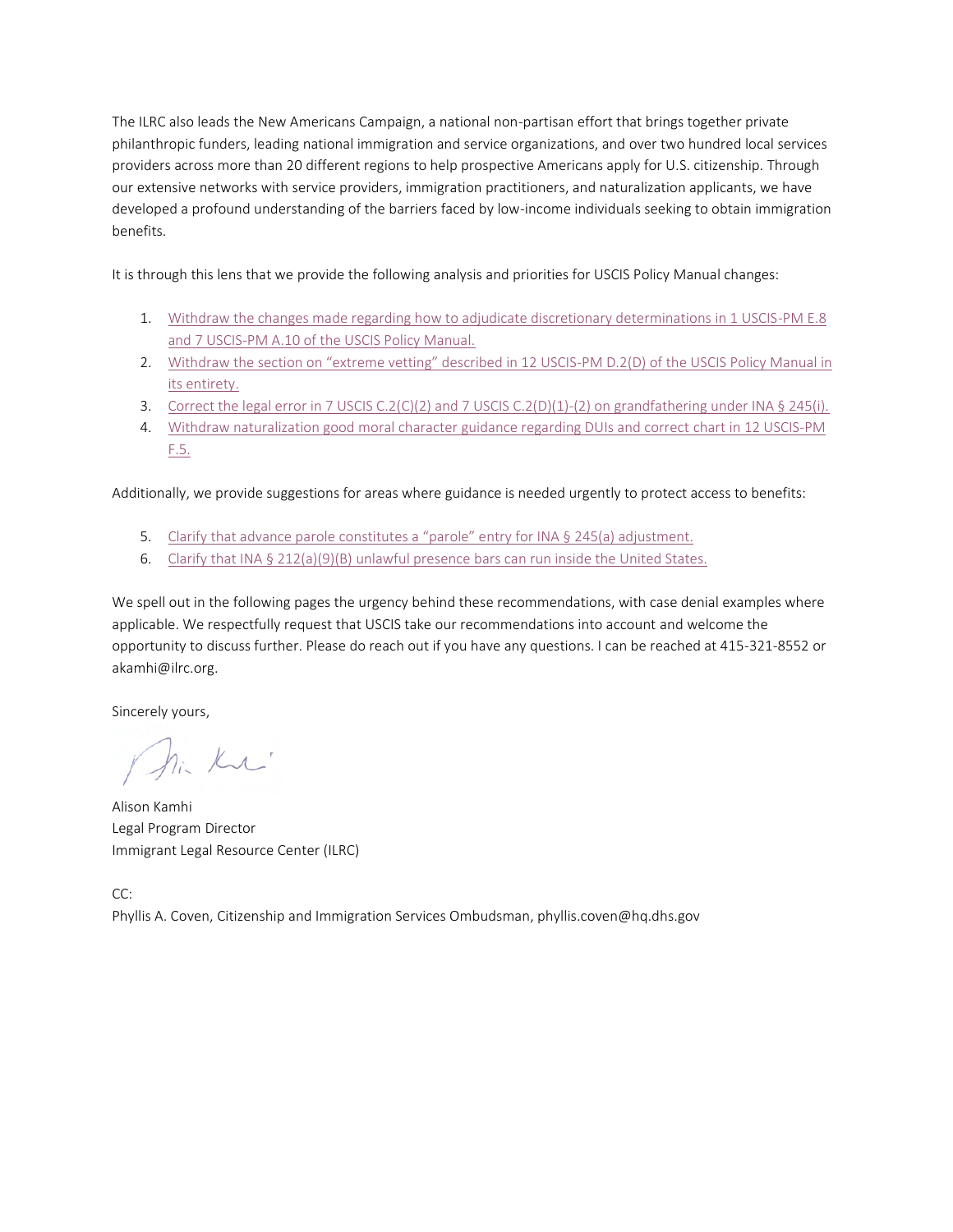# <span id="page-2-0"></span>1. Withdraw the changes made to the USCIS Policy Manual regarding the adjudication of discretionary determinations in 1 USCIS-PM E.8 and 7 USCIS-PM A.10.

We want to start by thanking USCIS for already removing the harmful language in Volume 10, Part A, Chapter 5, that laid out many discretionary factors that could be used to deny employment authorization. Having this language out of the Policy Manual is a much appreciated first step in addressing this issue. However, two other sections remain in the Policy Manual, and cases continue to be denied as a result.

It is our first priority to withdraw these sections on discretion at 1 USCIS-PM E.8 and 7 USCIS-PM A.10, which were implemented during the former administration. These sweeping changes to the definition of discretion added more than two dozen new factors for applicants to document and adjudicators to consider that fundamentally altered applicants' ability to qualify for a benefit—yet the affected public was not given an opportunity to review and respond to these changes before they went into effect.

These remaining discretion sections are a priority because they impact so many different benefit applications; create unnecessary barriers to benefits for those eligible; waste time and resources of adjudicators, applicants, and legal workers; exacerbate the backlog; and moreover, rely on erroneous legal authority.

According to the Policy Manual, all of the following benefits applications are impacted by this onerous discretion analysis: fiancé petitions (Form I-129F), applications to change or extend nonimmigrant status (I-539), advance permission to enter as a nonimmigrant (I-192), humanitarian parole and advance parole (I-131), temporary protected status (I-821), adjustment of status (I-485) (with some exceptions where statutory language prohibits discretion, such as adjustment under the Liberian Refugee Immigration Fairness Act, or refugee-based adjustment under INA § 209(a)(2)), refugee status (with some exceptions, such as the I-730 refugee/asylee relative petition), asylum (I-589), petition to classify an alien as an employment-based immigrant (I-140), petitions to classify as an immigrant investor (I-526), waivers of inadmissibility (I-601, I-601A, I-602), consent to reapply for admission (I-212), employment authorization (I-765) (with some exceptions);<sup>1</sup> and some applications to remove conditions on residence  $(I-751).2$ 

Confusingly, the lengthy November 2020 list of discretionary considerations contains some of the same factors named in the July 2020 Policy Manual release, rewords others that are similar to the July 2020 guidance, and adds new factors, as well.<sup>3</sup> Both lists of discretionary factors apply to adjustment applicants.

<sup>&</sup>lt;sup>1</sup> Volume 1 of the Policy Manual contains a chart of applications subject to discretionary analysis. The chart includes employment authorization, I-765, annotated as "with some exceptions," but without further explanation. 1 USCIS-PM E.8(A). That section goes on to name a non-exhaustive list of 22 factors that adjudicators should apply in all discretionary adjudications, including employment authorization. We are grateful that the chapter on discretion within Volume 10 on employment authorization has been removed; however, the fact that the discretionary analysis in Volume 1 remains, and that employment authorization is a discretionary determination, means that these factors can still be seen to apply. In fact, in Volume 10 on employment authorization, footnote 8 specifically states that the categories of employment authorizations under 8 CFR 274a.12(c) (which lists 36 categories of employment authorization) are discretionary. 10 USCIS-PM A.4.

<sup>&</sup>lt;sup>2</sup> 1 USCIS-PM E.8 has a "non-exhaustive overview of immigration benefits" that USCIS considers discretionary.

<sup>&</sup>lt;sup>3</sup> Compare the list of discretionary factors in 1 USCIS-PM E.8 (July 15, 2020) with the positive and negative list of factors found in 7 USCIS-PM A.10 (Nov. 14, 2020). Some factors are similar but reworded. For example, the November policy manual additions require "compliance with tax laws" as a positive discretionary factor, whereas in July 2020, the discretionary factor was "history of taxes paid." New factors added in November 2020 include: "other indicators adversely reflecting on applicant's character and undesirability as an LPR," "failure to pay child support," "lack of reformation of character or rehabilitation," whereas positive factors include "good moral character (in the United States and abroad.)" These factors are derived from criminal waiver law, not from adjustment.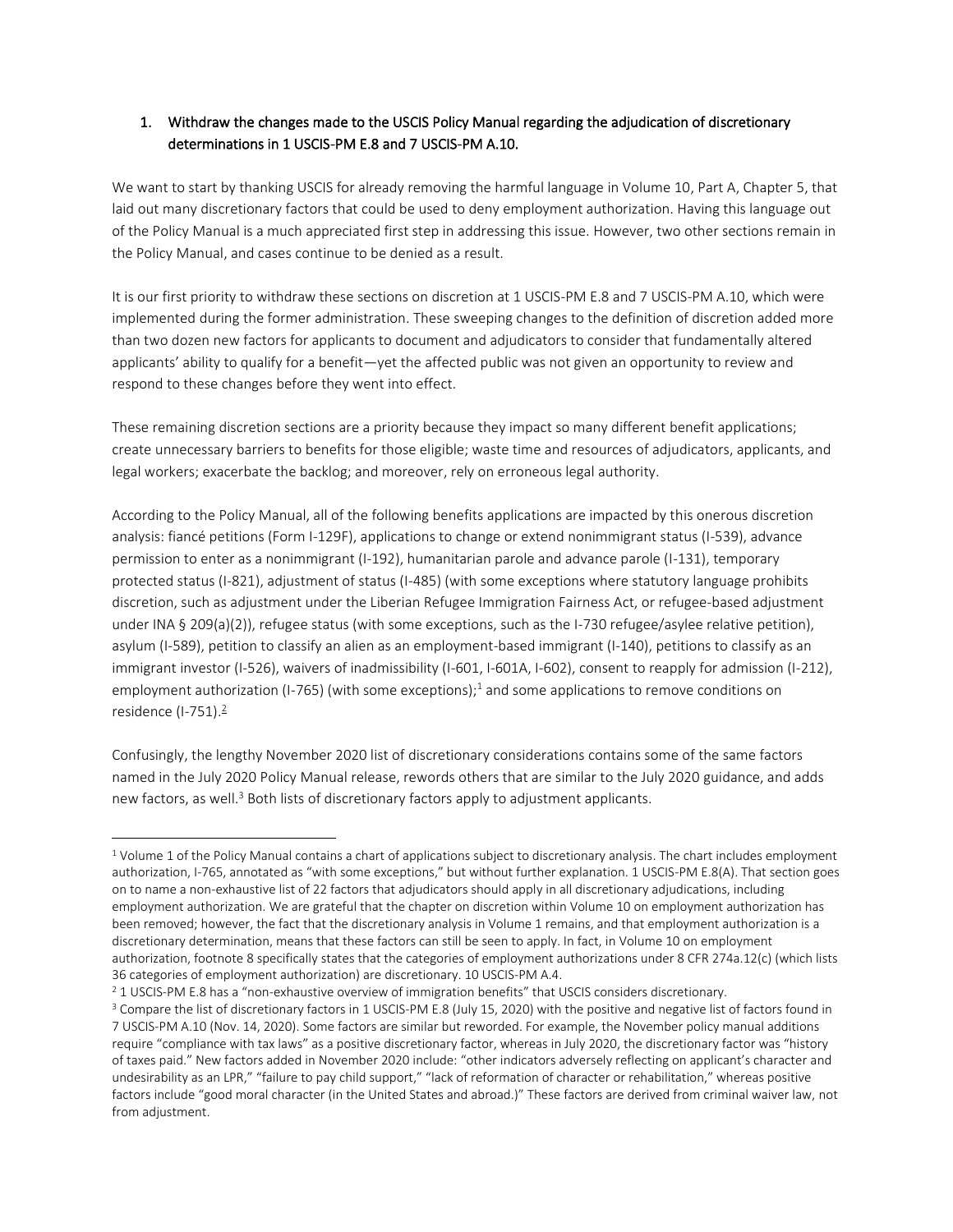The prior guidance on discretion was a half-page instruction in the Adjudicators Field Manual (AFM) that urged adjudicators to review difficult discretionary issues with supervisors and to consult precedent case law. The new guidance has voluminous instructions directing adjudicators to consider more than twenty-four factors<sup>4</sup> as well as "other indicators of an applicant or beneficiary's character,"<sup>5</sup> creating enormous discretion for adjudicators to find almost any factor relevant.

The undue burden on applicants and adjudicators that these guidelines pose is not supported by law and instead mischaracterizes existing regulations and case law on discretion. The Policy Manual cites BIA decisions which are extremely specific to the relief discussed in the particular case, such as INA § 212(c) criminal waivers,<sup>6</sup> and then applies the discussion of discretionary factors to adjustment and other applications which the BIA never considered in those decisions.<sup>7</sup>

No justification was provided to support these massive changes to discretion in the Policy Manual. The prior guidance in the Adjudicator's Field Manual (AFM 10.15) for all discretionary considerations was succinct and clear. The AFM emphasized consistency, fairness, following pertinent case law, and consulting with supervisors and peers in difficult cases. This guidance should be re-instated immediately to prevent further harm to applicants.

Example: A 19-year old U visa derivative entered the United States lawfully on his U visa. He was denied adjustment based on a DUI arrest, which resulted in a conviction for reckless driving. "Reckless driving" in a DUI case in California is almost never allowed by prosecutors if the blood alcohol content is high or if there are other aggravating factors. In fact, it is an even lesser offense than "wet reckless," which is sometimes negotiated for a very low blood alcohol content. In this case, the conviction was the only negative factor in the individual's case, and a large amount of countervailing positive equities were submitted, along with proof of the fact that the applicant took responsibility, expressed extreme remorse, and demonstrated rehabilitation. The positive equities were not carefully considered by the Vermont Service Center, but rather summarily dismissed, and his adjustment was denied as a matter of discretion.

Example: A U visa adjustment applicant was denied adjustment due to being arrested and charged with child molestation. However, it turned out that law enforcement had arrested the wrong person. The district attorney provided him with a finding of factual innocence which was submitted to USCIS, but the applicant was denied adjustment anyway as a matter of discretion.

Example: Within the past two years, immigration attorneys have reported the denial of advance parole travel permission to applicants for family-based adjustment of status. The denial notices are unclear and not based on the individual's circumstances, but rather appear to be boilerplate templates. Several that ILRC has viewed state the

<sup>4</sup> 1 USCIS-PM E.8(C).

<sup>5</sup> 1 USCIS-PM E.8(C)(2).

<sup>6</sup> 1 USCIS-PM E.8. FNs 46-67 cite dozens of times to a series of criminal waiver cases under former INA § 212(c) waivers for certain permanent residents. *Matter of Marin* 16 I&N Dec. 581 (BIA 1978); *Matter of Buscemi*, 19 I&N Dec. 628 (BIA 1988); *Matter of Edwards*, 20 I&N Dec. 191 (BIA 1990).

<sup>7</sup> *Matter of Buscemi*, 19 I&N Dec. 628 (BIA 1988), *Matter of Marin*, 16 I&N 581 (BIA 1978), and *Matter of Edwards*, 20 I&N 191 (BIA 1990) are cited in the Policy Manual 33 times, at footnotes 10, 20, 25, 26, 27, 28, 30, 33, 35, 38, 39, 40, 41, 42, and 44, to justify the increased burden of proof on applicants and inclusion of particular discretionary factor analyses in adjustment. In these cases, the severity of the conviction and evidence of rehabilitation were key to the BIA's findings, and to whether unusual or outstanding equities would be required to exercise discretion favorably. These cases are entirely distinguishable from an adjustment of status adjudication where discretion is concerned because the underlying law is completely different.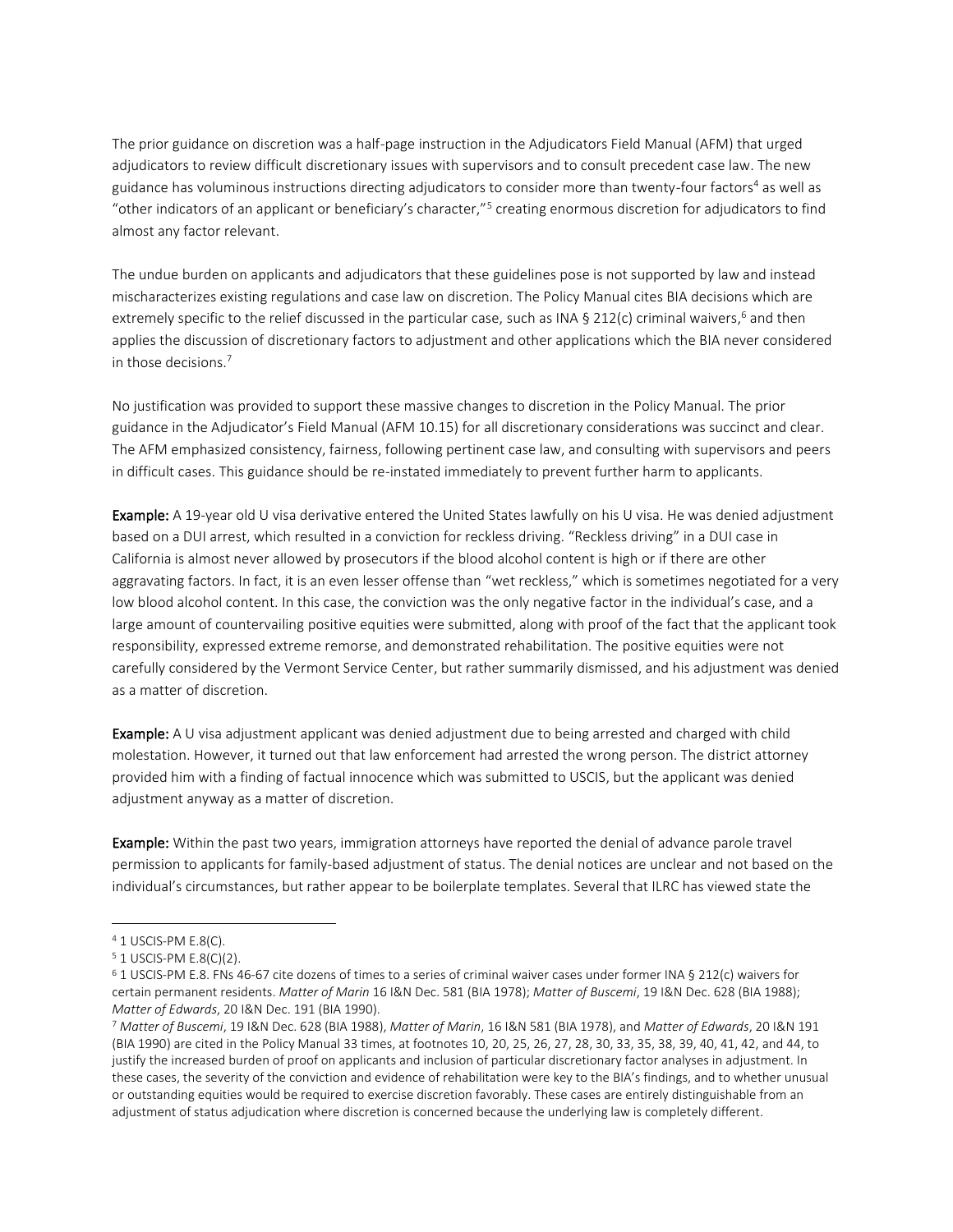same thing, that discretion for advance parole is generally exercised for those that have a pending Form I-485, filed Form I–131, are present in the U.S. after being inspected and admitted or paroled, and are not in immigration proceedings or under a final order of removal, deportation, or exclusion. The denials go on to state the basic eligibility requirements for adjustment under INA § 245(a) and § 245(i). There is no individualized allegation that any of these applicants are somehow ineligible for adjustment of status in the denials of their applications for advance parole, and these denials appear to be a result of overly scrutinized discretionary determinations. These denials have resulted in great hardship for the adjustment applicants, including the inability of an elderly applicant to travel to see family members.

Example: Under the current Policy Manual guidance, an applicant for family-based adjustment of status through a U.S. citizen spouse may be found not to qualify for favorable discretion because there is "likelihood that permanent resident status will ensue soon,"<sup>8</sup> or because they had a finding of juvenile delinquency for a minor charge many years ago,<sup>9</sup> or a host of amorphous reasons that an adjudicator might deem to be the undefined category of "other indicators adversely reflecting on applicant's character and undesirability as an LPR."<sup>10</sup>

For these reasons, the changes should be withdrawn in their entirety and the two-paragraph instruction of the AFM on discretion re-produced below should be restored.

### *USCIS Adjudicator's Field Manual (AFM) 10.15: Exercise of Discretion; Uniformity of Decisions.*

*Although all types of adjudications involve proper application of laws and regulations, a few also involve an exercise of discretion: adjustment of status under section 245 of the Act, change of status under section 248 of the Act and various waivers of inadmissibility are all discretionary applications, requiring both an application of law and a consideration of the specific facts relevant to the case. An exercise of discretion does not mean the decision can be arbitrary, inconsistent or dependent upon intangible or imagined circumstances. Although regulations can provide guidelines for many of the types of factors which are appropriate for consideration, a regulation cannot dictate the outcome of a discretionary application. [See, for example, HHS Poverty Guidelines in Appendix 10-3.] For each type of adjudication, there is also a body of precedent case law which is intended to provide guidance on how to consider evidence and weigh the favorable and adverse factors present in a case. The adjudicator must be familiar with the common factors and how much weight is given to each factor in the body of precedent case law. The case law and regulatory guidelines provide a framework to assist in arriving at decisions which are consistent and fair, regardless of where the case is adjudicated or by whom. It will be useful, particularly for inexperienced adjudicators, to discuss unusual fact patterns and novel cases requiring an exercise of discretion with peers and supervisors. In particularly difficult or unusual cases, the decision may be certified for review to the Administrative Appeals Office. Such certifications may ultimately result in expansion of the body of precedent case law. Discretionary decisions or those involving complex facts, whether the outcome is favorable or unfavorable to the petitioner or applicant, require supervisory review. NOTE: Even in non-discretionary cases, the consideration of evidence is somewhat subjective. For example, in considering an employment-based petition, the adjudicator must examine the beneficiary's employment experience and determine if the experience meets or exceeds, in quality and quantity, the experience requirement stated on the labor certification by the employer. However, a subjective consideration of facts should not be confused with an exercise of discretion. Like an exercise of discretion, a subjective consideration of facts does not mean the decision can be arbitrary, inconsistent or dependent upon intangible or imagined circumstances.*

<sup>8</sup> 1 USCIS-P.M. E.8.

<sup>&</sup>lt;sup>9</sup> 1 USCIS-PM E.8(C).

<sup>10</sup> 7 USCIS-PM A.10.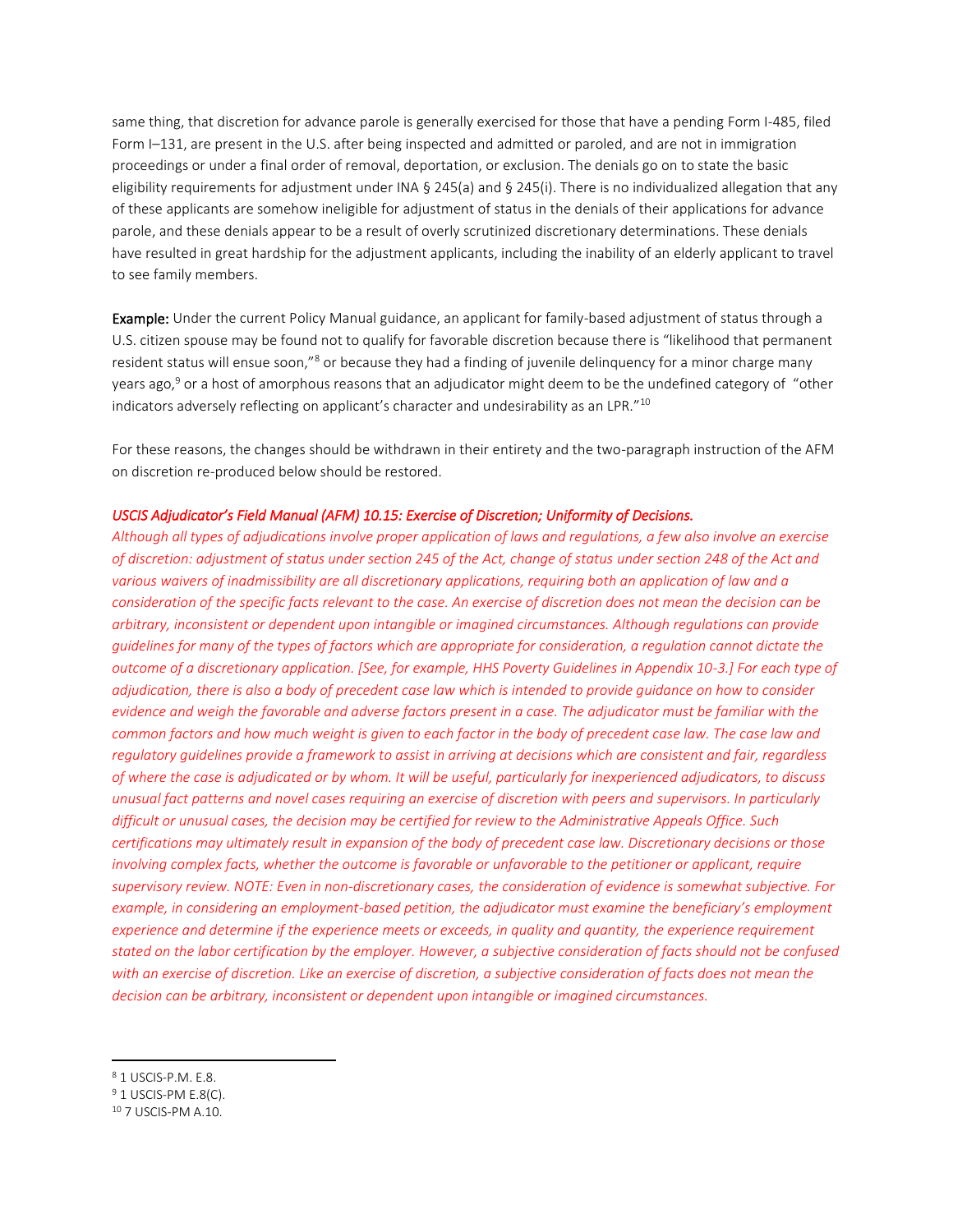# <span id="page-5-0"></span>2. Withdraw the section on "extreme vetting" described in 12 USCIS-PM D.2(D) of the USCIS Policy Manual in its entirety.

We ask USCIS to withdraw the section on "extreme vetting," as announced in the policy alert entitled "Prerequisite of Lawful Admission for Permanent Residence under All Applicable Provisions for Purposes of Naturalization," issued November 18, 2020. This section requires officers to engage in unnecessary, time-intensive, and burdensome readjudication of prior immigration applications. Officers must "verify" the underlying lawful permanent residence (LPR) status in all naturalization cases, even where no question about eligibility is raised, in essence re-adjudicating an individual's LPR status. In the process of this "re-adjudication," officers are requesting documentation "proving" eligibility that in many cases is no longer available, or should be in the possession of USCIS, such as an alleged prior "deportation order" from the 1970s when the applicant had indicated they received "voluntary departure." This disproportionately affects low-income, vulnerable, and unrepresented naturalization applicants, as they may not have resources to obtain verification for various filings and information provided at the original application for LPR status, sometimes decades in the past. $^{11}$ 

Moreover, in these re-adjudications, USCIS sometimes re-interprets facts and comes to different conclusions than it did previously, leaving an applicant no recourse for having relied on the agency's prior interpretation, such as regarding whether certain facts triggered a ground of inadmissibility requiring a waiver. We request that USCIS refrain from re-adjudicating decisions and defer to determinations it and other agencies have already made, particularly with regards to alien smuggling and discretionary waivers.

ILRC distributed a survey to naturalization practitioners in December 2021-January 2022 to assess the extent to which naturalization applicants were experiencing RFEs as a result of extreme vetting. The following are some examples:

Example: Naturalization applicant was interviewed in 2020 and was issued an RFE for a police report relating to a misdemeanor conviction from 2007. This conviction had been fully disclosed in his consular processing DS-260 application in 2016. He had been approved for an immigrant visa by the U.S. consulate and immigrated as the spouse of a U.S. citizen that year and was still married to the same U.S. citizen. Nevertheless, he was asked to provide documentation of a police report for a conviction from 13 years prior that had already been disclosed and taken into consideration in his adjustment application.

Example: Naturalization applicant was married twice. She submitted the marriage certificates and divorce decrees, with English translation. After the interview, the adjudicator asked her to resubmit the divorce decree from her first marriage again. She re-submitted it the following day, but it took seven months before she was able to go to the naturalization oath ceremony.

Example: Naturalization applicant was granted lawful permanent residence through a spousal petition. She was issued an RFE for proof of her petitioner's U.S. citizenship, a completed I-130A, and copy of the marriage certificate. All of this had already been submitted with the initial filing and was re-submitted.

<sup>11</sup> Randy Capps & Carlos Echeverría-Estrada, Migr. Pol'y Inst., *A Rockier Road to U.S. Citizenship? Findings of a Survey on Changing Naturalization Procedures* (2020), available at https://www.migrationpolicy.org/research/changing-uscis-naturalizationprocedures.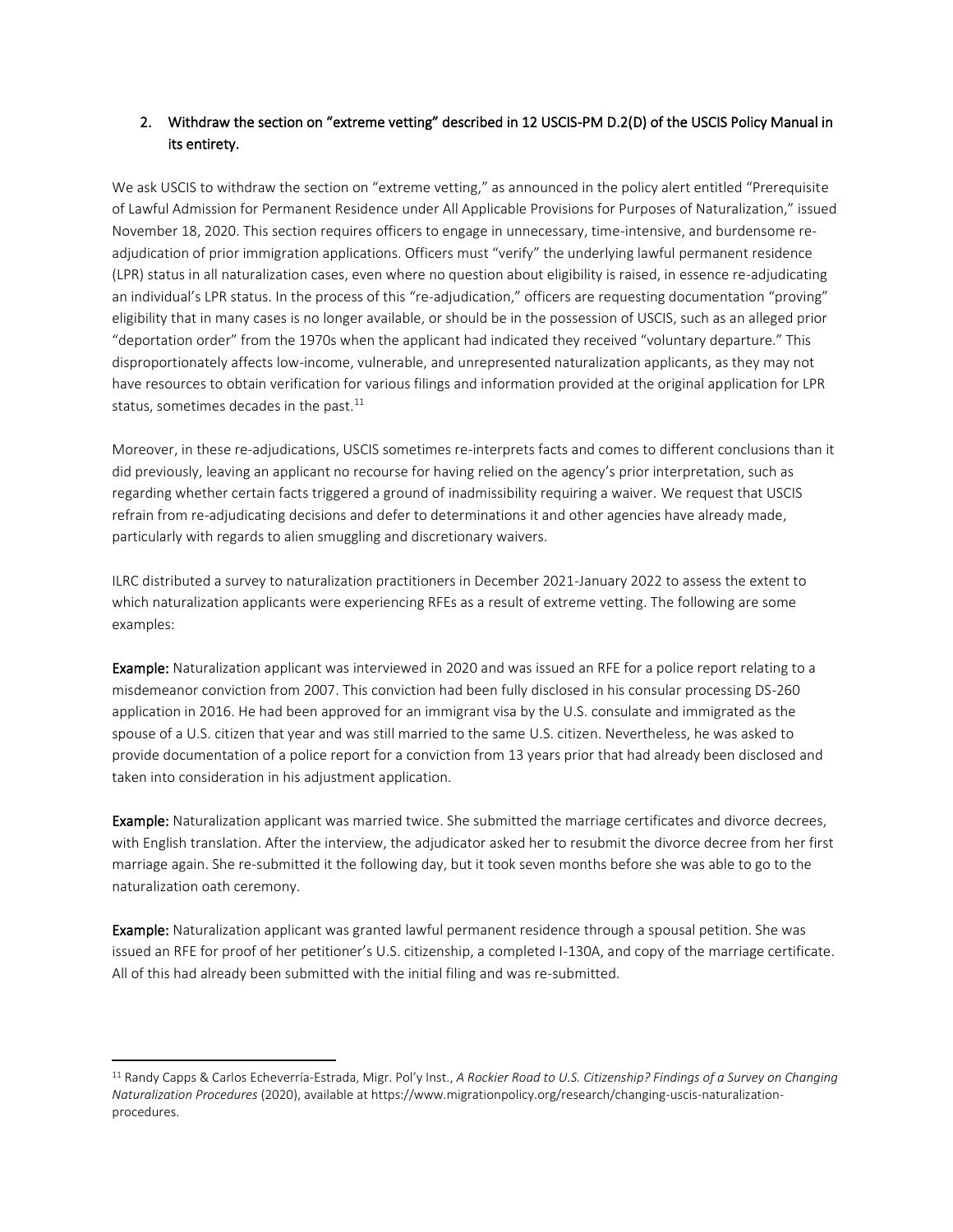For these reasons, we ask USCIS to withdraw 12 USCIS-PM D.2(d) in its entirety and replace it with the existing first paragraph with the following edit:

# *D. Underlying Basis of Admission*

*To adjust status to that of an LPR or be admitted as an LPR, an applicant must first be eligible for one of the immigrant visa categories established under the law. During a naturalization proceeding, the officer can must verify the underlying immigrant visa petition or other basis for immigrating[74] that formed the basis of the adjustment of status or admission as an immigrant to the United States.[75]*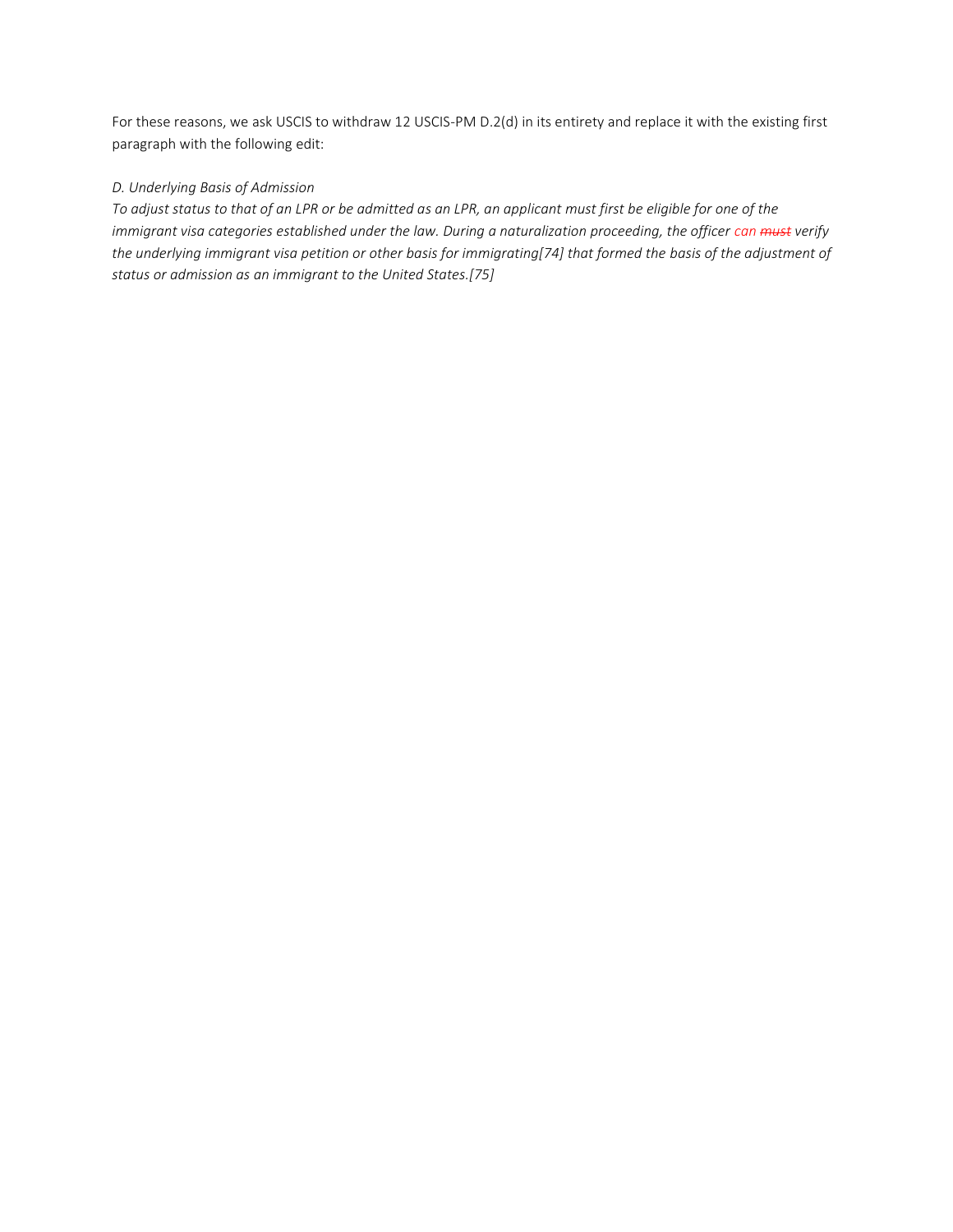## <span id="page-7-0"></span>3. Correct the legal error in 7 USCIS C.2(C)(2) and 7 USCIS C.2(D)(1)-(2) on grandfathering under INA § 245(i).

The current version of the USCIS Policy Manual implies a new, additional condition for derivative beneficiaries to qualify as independently grandfathered under INA § 245(i) that upends longstanding policy and diverges from established legal interpretation. A derivative is independently grandfathered under 245(i) so long as the qualifying derivative relationship (i.e. birth, with a child; or marriage, with a spouse) came into existence on or before the law's sunset date of April 30, 2001, such that they could have been included on that petition, whether or not they actually were.<sup>12</sup> At present, the Policy Manual implies that the qualifying relationship must also have come into existence *on or before the date the petition happened to be filed*, not just on or before April 30, 2001.

For example, if a qualifying petition was filed on February 12, 2000, and subsequently the principal beneficiary had a child on August 15, 2000, according to the current version of the Policy Manual this child would not be independently grandfathered even though they automatically qualified as a derivative beneficiary (when they were born) well before the law's sunset date. Under longstanding previous policy, this child *would* be independently grandfathered as a derivative beneficiary. As a result of this abrupt policy change, numerous adjustment applicants have been erroneously denied on the basis that they are "after acquired," rather than independently grandfathered.

This additional requirement does not appear in case law or the law itself and has never before been imposed. Further, such a policy contravenes the intent of 245(i), which is to allow individuals who qualified as beneficiaries (whether as principals or derivatives) of petitions filed on or before the 245(i) sunset date to adjust status within the United States if otherwise eligible, notwithstanding having entered without inspection or being barred under 245(c). Instead, USCIS is arbitrarily narrowing the class of people who can benefit based on another date—when exactly the petition was filed—that is irrelevant for 245(i) purposes as long as on or before April 30, 2001. USCIS should return to prior policy, which is consistent with controlling case law, see, e.g., *Matter of Estrada*, 26 I&N Dec. 180 (BIA 2013), and how immigrant visa petitions work under the INA. A derivative spouse or child is considered an eligible derivative of a visa petition if acquired at any time up until the principal petition beneficiary has immigrated. In this situation, the relevant date of derivative grandfathering eligibility is either the immigration by the principal beneficiary or the sunset date for 245(i), whichever occurs first.

Example: "The record shows that the petition was filed on February 24, 1997, on behalf of your spouse. However, your relationship with the principal beneficiary was not established until September 4, 1999. Therefore, the relationship did not exist on the date the immigrant visa petition was filed. As a result, you are not grandfathered by the immigrant visa petition filed on your spouse's behalf." (Denial, Nov. 8, 2021, by the National Benefits Center)

We recommend USCIS change the language in 7 USCIS-PM C.2(C)(2) as follows:

## *2. Special Considerations for Derivative Beneficiaries*

*Grandfathering Eligibility* 

*A qualifying immigrant visa petition or labor certification application may serve to grandfather the principal beneficiary's immediate family members at the time the visa petition or labor certification application was filed (his or her spouse and child(ren)) as grandfathered derivative beneficiaries if they qualified as derivatives (principal beneficiary's spouse and child(ren)) on or before April 30, 2001. [29] The spouse or child does not have to be named*  in the qualifying petition or application and does not have to continue to be the principal beneficiary's spouse or

<sup>12</sup> 245(i) does not require that the derivative beneficiary was actually listed on the petition. *See, e.g.*, 7 USCIS-PM C.2(C)(2) ("The spouse or child does not have to be named in the qualifying petition or application…").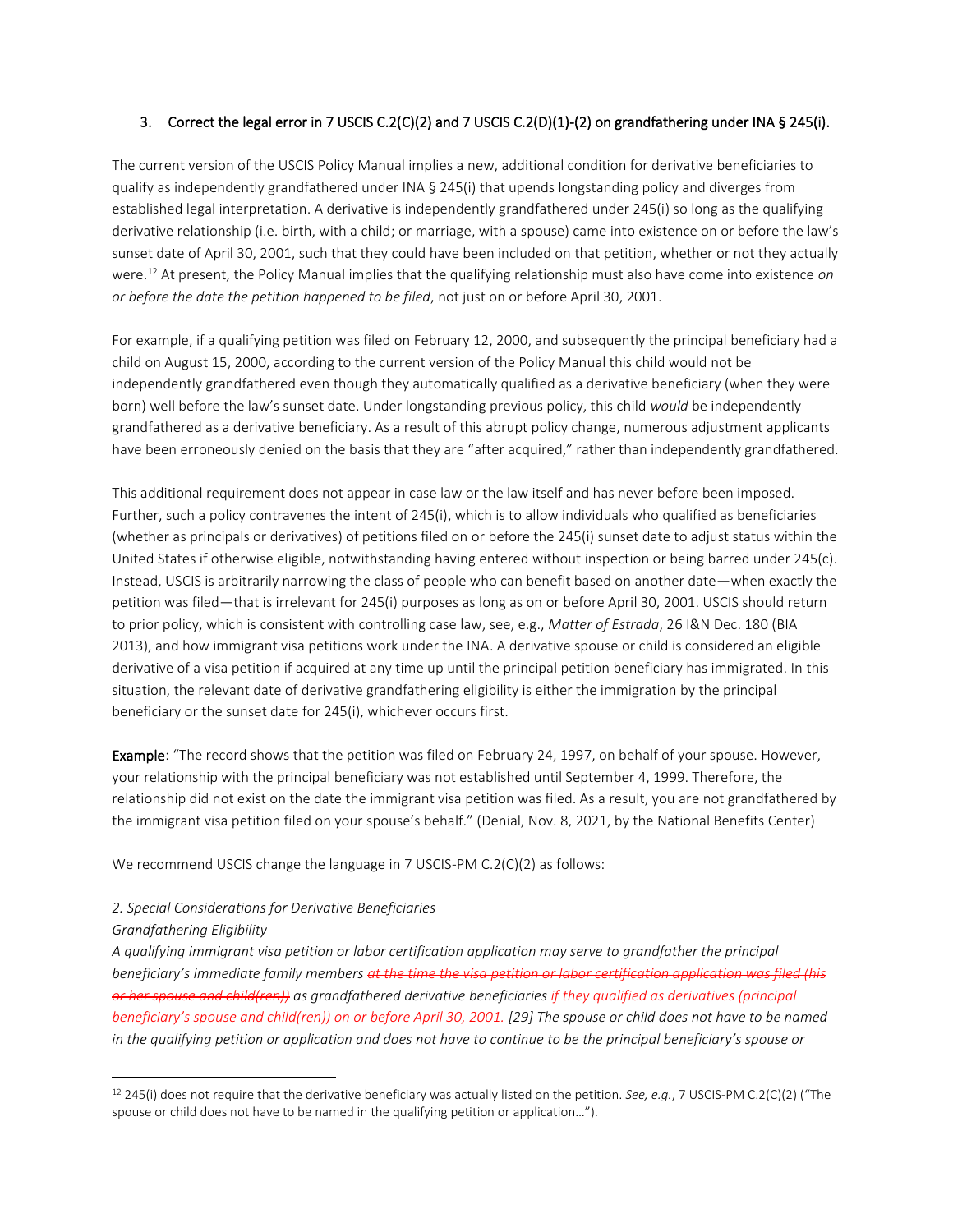*child. As long as an applicant can demonstrate that he or she was the spouse or child (unmarried and under 21 years of age) of a grandfathered principal beneficiary on the date the qualifying petition or application was properly filed on or before April 30, 2001, the applicant is grandfathered and eligible to seek INA 245(i) adjustment in his or her own right.[30] A derivative beneficiary who qualifies as a grandfathered noncitizen may benefit from INA 245(i) in the same way as a principal beneficiary. If the derivative beneficiary meets all eligibility requirements, the beneficiary may adjust despite an entry without inspection or being subject to the specified adjustment bars.[31]* 

## *Underlying Basis for Adjustment*

*If a grandfathered derivative beneficiary[32] remains the spouse or child of the grandfathered principal beneficiary, the derivative beneficiary may accompany or follow to join the principal beneficiary, provided the principal beneficiary is adjusting status under INA 245(i). In this case, the grandfathered principal beneficiary is the principal adjustment applicant and the grandfathered derivative beneficiary is the derivative applicant.[33] A grandfathered derivative beneficiary may also adjust under INA 245(i) in his or her own right, on some basis completely independent of the grandfathered principal beneficiary.[34] This is true whether or not the grandfathered derivative beneficiary remains the grandfathered principal beneficiary's spouse or child. For instance, a grandfathered derivative beneficiary spouse who becomes divorced from the grandfathered principal beneficiary after the qualifying petition or application is filed is still a grandfathered noncitizen eligible to seek adjustment independently under 245(i). Similarly, a grandfathered derivative beneficiary child who marries or reaches 21 years of age after the qualifying petition or application is filed is still grandfathered and eligible to seek INA 245(i) adjustment on his or her own basis through a different petition.*

| Date                   | Event                                                                                                                                                                                                                                                                                                                                                                                                                                                                                                                                                                      |  |  |
|------------------------|----------------------------------------------------------------------------------------------------------------------------------------------------------------------------------------------------------------------------------------------------------------------------------------------------------------------------------------------------------------------------------------------------------------------------------------------------------------------------------------------------------------------------------------------------------------------------|--|--|
| January 1, 2000        | An employer files a permanent labor certification<br>application on behalf of a married employee. The married<br>employee is the principal beneficiary of the permanent<br>labor certification application. The application is<br>determined to be approvable when filed and the married<br>employee noncitizen is a grandfathered noncitizen. As the<br>employee was married at the time the labor certification<br>application was filed, on or before April 30, 2001, the<br>employee's spouse is the derivative beneficiary and is also<br>a grandfathered noncitizen. |  |  |
| <i>January 1, 2003</i> | The employee and spouse divorce.                                                                                                                                                                                                                                                                                                                                                                                                                                                                                                                                           |  |  |
| Today                  | The employee's former spouse is selected in the diversity<br>visa program.                                                                                                                                                                                                                                                                                                                                                                                                                                                                                                 |  |  |

### *Example: Derivative Beneficiary Eligible After Divorce from Principal Beneficiary*

*In this example, the employee is the grandfathered principal beneficiary for [INA 245\(i\)](https://uscode.house.gov/view.xhtml?req=granuleid:USC-prelim-title8-section1255&num=0&edition=prelim) adjustment because the qualifying permanent labor certification application was filed directly on the employee's behalf on or before April 30, 2001. The employee's former spouse is a grandfathered derivative beneficiary because they were also married at the time the qualifying permanent labor certification application was filed on or before April 30, 2001. The qualifying application serves to grandfather both the principal and derivative beneficiaries. Therefore, as a grandfathered derivative beneficiary, the former spouse may apply for adjustment under 245(i) based on being selected in the diversity visa program, regardless of the grandfathered principal beneficiary's basis for adjustment and regardless of the fact that their marital relationship no longer exists.*

*If a grandfathered derivative beneficiary is adjusting on a separate basis from the grandfathered principal beneficiary, the grandfathered derivative beneficiary becomes the principal adjustment applicant. As the principal*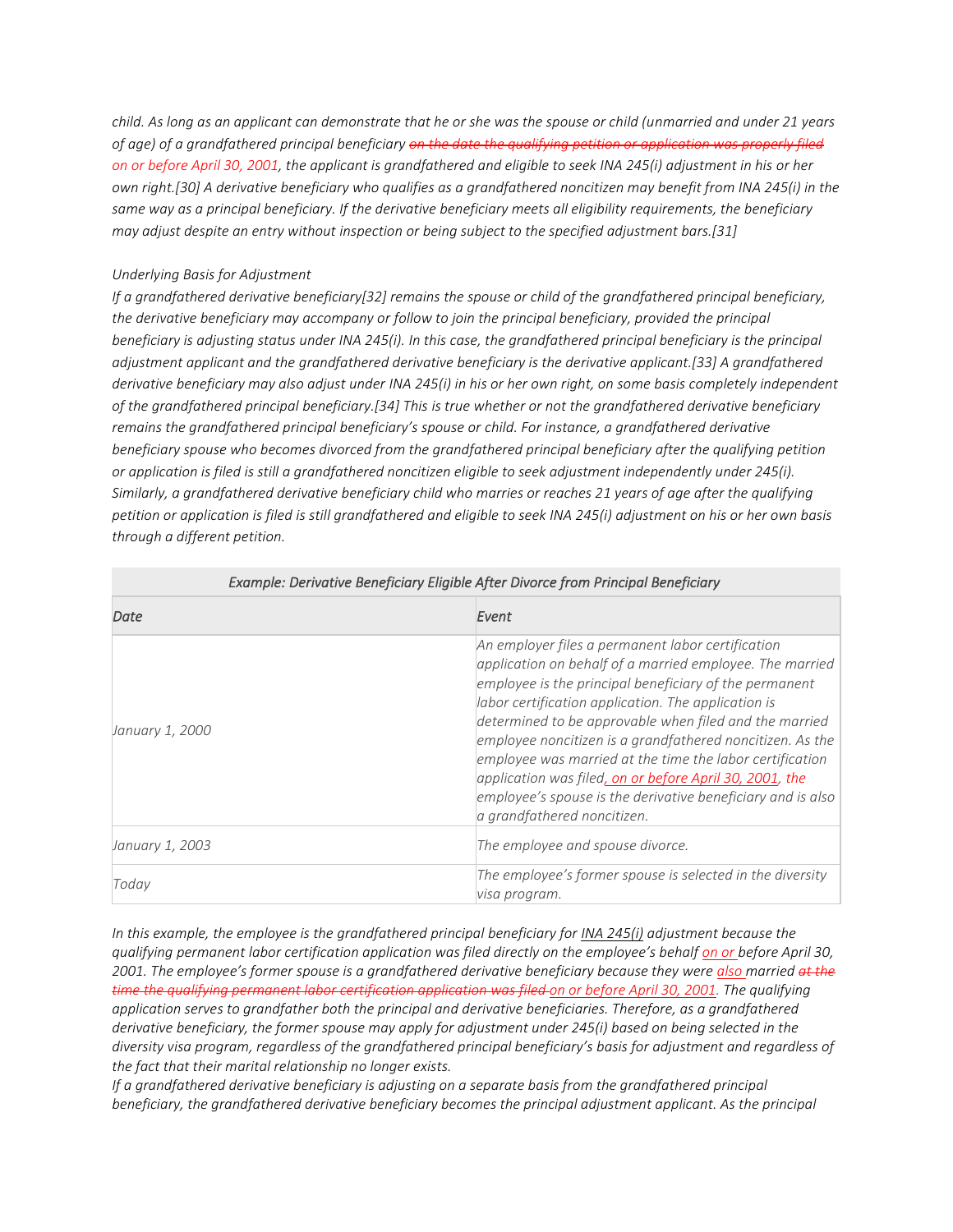*applicant, the grandfathered derivative beneficiary's current spouse and child(ren) may accompany (or follow-tojoin) the applicant.[\[35\]](https://www.uscis.gov/policy-manual/volume-7-part-c-chapter-2#footnote-35)*

*[29] See [INA 203\(d\).](https://uscode.house.gov/view.xhtml?req=granuleid:USC-prelim-title8-section1153&num=0&edition=prelim) See [INA 245\(i\)\(1\)\(B\).](https://uscode.house.gov/view.xhtml?req=granuleid:USC-prelim-title8-section1255&num=0&edition=prelim) See [8 CFR 245.10\(a\)\(1\)\(i\).](https://www.ecfr.gov/cgi-bin/text-idx?node=se8.1.245_110) Under INA 245(i), spouses and children are only included as grandfathered derivative beneficiaries if they are "eligible to receive a visa under section 203(d)." Immediate relatives of U.S. citizens are not included. See [Matter of Estrada and Estrada \(PDF\),](https://www.justice.gov/sites/default/files/eoir/legacy/2014/07/25/3790.pdf) 26 I&N Dec. 180, 184 (BIA 2013) ("aliens who became the spouse or child of . . . principal grandfathered aliens on or before April 30, 2001, and who met the requirements of section 203(d) of the Act qualify as derivative grandfathered aliens."). [30] Where the relationship was created after the qualifying petition or application was filed April 30, 2001, the grandfathered principal beneficiary's current spouse or child may still adjust under INA 245(i) as an accompanying (or following-to-join) adjustment applicant. See Section D, Current Family Members of Grandfathered Noncitizens, Subsection 1, Grandfathered Principal Beneficiary's Spouse and Children [[7 USCIS-PM C.2\(D\)\(1\)\]](https://www.uscis.gov/policy-manual/volume-7-part-c-chapter-2#S-D-1). Such child or spouse would not be a grandfathered noncitizen in his or her own right but would be eligible to use INA 245(i) as the derivative spouse or child of a grandfathered noncitizen. See [Matter of Estrada and Estrada \(PDF\),](https://www.justice.gov/sites/default/files/eoir/legacy/2014/07/25/3790.pdf) 26 I&N Dec. 180, 184-85 (BIA 2013) ("the spouses or children of principal grandfathered aliens . . . where the spouse or child relationship was established after April 30, 2001 . . . do not qualify as grandfathered aliens for purposes of section 245(i) adjustment.").*

*[31] See Chapter 1, Purpose and Background, Section C, Overcoming INA 245(a) Adjustment Ineligibility [\[7 USCIS-PM](https://www.uscis.gov/policy-manual/volume-7-part-c-chapter-1#S-C)  [C.1\(C\)\]](https://www.uscis.gov/policy-manual/volume-7-part-c-chapter-1#S-C).*

*[32] For information about derivative family members acquired after the qualifying petition or labor certification application April 30, 2001, see Section D, Current Family Members of Grandfathered Noncitizens [\[7](https://www.uscis.gov/policy-manual/volume-7-part-c-chapter-2#S-D)  [USCIS-PM C.2\(D\)](https://www.uscis.gov/policy-manual/volume-7-part-c-chapter-2#S-D)]. See [Matter of Estrada \(PDF\)](https://www.justice.gov/sites/default/files/eoir/legacy/2014/07/25/3790.pdf), 26 I&N Dec. 180, 186 (BIA 2013) ("A subsequent change in circumstances cannot confer grandfathered status on an alien who did not meet the grandfathering requirements prior to or on the April 30, 2001, sunset date. Thus, an alien who was not grandfathered as of April 30, 2001, but subsequently married a principal grandfathered alien does not, by virtue of that marriage, become a derivative grandfathered alien.").*

*[33] See [INA 203\(d\).](https://uscode.house.gov/view.xhtml?req=granuleid:USC-prelim-title8-section1153&num=0&edition=prelim)*

*[34] The derivative beneficiary is still required to seek adjustment under a family-based, employment-based, special immigrant, or diversity visa immigrant category. See Chapter 3, Eligibility and Filing Requirements, Section A, Adjustment Eligibility under INA 245(i) [\[7 USCIS-PM C.3\(A\)\]](https://www.uscis.gov/policy-manual/volume-7-part-c-chapter-3#S-A), and Chapter 4, Documentation and Evidence, Section D, Demonstrating Underlying Basis for Adjustment [\[7 USCIS-PM C.4\(D\)\]](https://www.uscis.gov/policy-manual/volume-7-part-c-chapter-4#S-D).*

*[35] See Section D, Current Family Members of Grandfathered Noncitizens [\[7 USCIS-PM C.2\(D\)\]](https://www.uscis.gov/policy-manual/volume-7-part-c-chapter-2#S-D).*

Similarly, we ask USCIS to re-word 7 USCIS C.2(D)(1)-(2) as follows on grandfathered derivative beneficiaries so that it comports with *Matter of Estrada* and does NOT imply an additional requirement that the qualifying derivative relationship have come into existence before the petition was filed as well as on or before April 30, 2001:

# *D. Current Family Members of Grandfathered Noncitizens*

*In general, today's principal adjustment applicant's spouse or child(ren)[\[43\]](https://www.uscis.gov/policy-manual/volume-7-part-c-chapter-2#footnote-43) may also adjust status if "accompanying" or "following-to-join" the principal.[\[44\]](https://www.uscis.gov/policy-manual/volume-7-part-c-chapter-2#footnote-44) A spouse or child is "accompanying" the principal when seeking to adjust status together with the principal or within 6 months of when the principal became a permanent resident; the spouse or child is considered to be following-to-join if seeking to adjust more than 6 months after the principal became a permanent resident.[\[45\]](https://www.uscis.gov/policy-manual/volume-7-part-c-chapter-2#footnote-45)*

*The spouse and child(ren) as of the date of adjustment accompanying (or following-to-join) a principal [INA](https://uscode.house.gov/view.xhtml?req=granuleid:USC-prelim-title8-section1255&num=0&edition=prelim)  [245\(i\)](https://uscode.house.gov/view.xhtml?req=granuleid:USC-prelim-title8-section1255&num=0&edition=prelim) applicant (who is a grandfathered noncitizen) are eligible to seek adjustment under 245(i) even though they are not grandfathered noncitizens in their own right. The spouse and child(ren) may also benefit from INA 245(i) provisions allowing applicants to adjust despite an entry without inspection or being subject to the specified adjustment bars.[\[46\]](https://www.uscis.gov/policy-manual/volume-7-part-c-chapter-2#footnote-46) If the spouse and child(ren) were properly inspected and admitted or inspected and paroled (and are not subject to the [INA 245\(c\)](https://uscode.house.gov/view.xhtml?req=granuleid:USC-prelim-title8-section1255&num=0&edition=prelim) bars) they do not need to file a [Supplement A.](https://www.uscis.gov/i-485supa) The spouse and child(ren) may simply seek adjustment under [INA 245\(a\)](https://uscode.house.gov/view.xhtml?req=granuleid:USC-prelim-title8-section1255&num=0&edition=prelim) by filing only the Application to Register Permanent Residence or Adjust Status [\(Form I-485\)](https://www.uscis.gov/i-485).*

*1. Grandfathered Principal Beneficiary's Spouse and Children*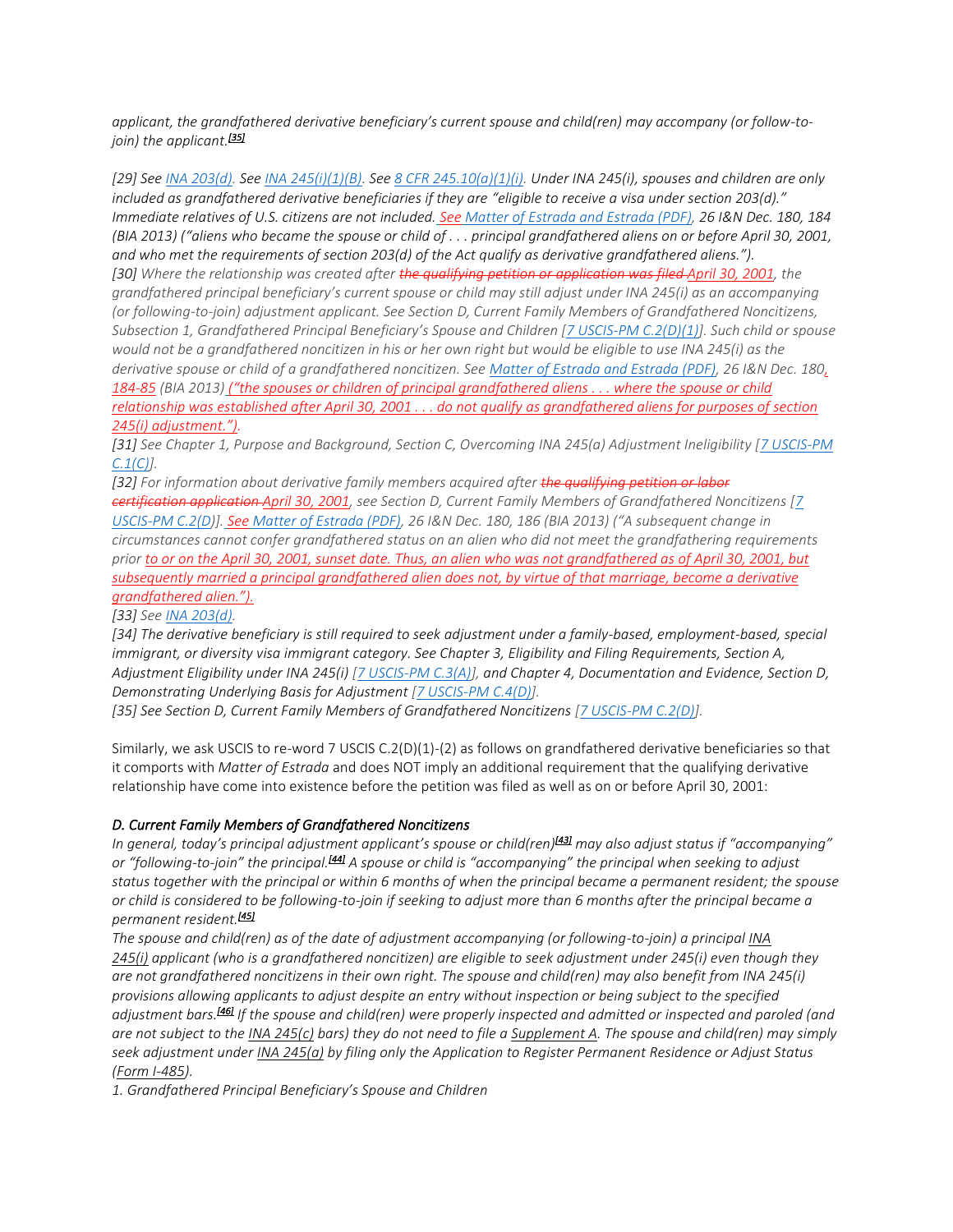*A noncitizen may be eligible to adjust as a grandfathered derivative beneficiary under INA 245(i) in his or her own right or as an accompanying (or following-to-join) spouse or child if:*

> • *The noncitizen demonstrates that he or she was the spouse or child (unmarried and under 21 years of age) of a grandfathered principal beneficiary on or before April 30, 2001 and the at the time a qualifying petition or application was properly filed on or before April 30, 2001; and or*

• *The noncitizen is still currently the spouse or child of the grandfathered principal beneficiary.[\[47\]](https://www.uscis.gov/policy-manual/volume-7-part-c-chapter-2#footnote-47) A noncitizen who became the spouse or child of a grandfathered principal beneficiary after the qualifying petition or application was filed April 30, 2001 may only seek [INA 245\(i\)](https://uscode.house.gov/view.xhtml?req=granuleid:USC-prelim-title8-section1255&num=0&edition=prelim) adjustment through the principal beneficiary as an accompanying (or following-to-join) immigrant.[\[48\]](https://www.uscis.gov/policy-manual/volume-7-part-c-chapter-2#footnote-48) These applicants do not qualify as grandfathered derivative beneficiaries who may adjust in their own right under INA 245(i).[\[49\]](https://www.uscis.gov/policy-manual/volume-7-part-c-chapter-2#footnote-49)*

# *Example: Spouse and Child Acquired After Filing of Principal Beneficiary's Qualifying Application*

| Date                   | Event                                                                                                                                                                         |
|------------------------|-------------------------------------------------------------------------------------------------------------------------------------------------------------------------------|
| January 1, 1998        | A noncitizen enters the United States without inspection.                                                                                                                     |
| <i>January 1, 2000</i> | An employer files a permanent labor certification<br>application on behalf of the noncitizen. The noncitizen is<br>unmarried at time of filing.                               |
| January 1, 2002        | The noncitizen marries a noncitizen and has a child.                                                                                                                          |
| January 1, 2004        | The employment-based immigrant visa petition filed on<br>the noncitizen's behalf is approved. The noncitizen applies<br>for adjustment of status, as do the spouse and child. |

*As a principal beneficiary of the qualifying permanent labor certification application, the noncitizen is grandfathered and eligible to file for adjustment under [INA 245\(i\).](https://uscode.house.gov/view.xhtml?req=granuleid:USC-prelim-title8-section1255&num=0&edition=prelim) Because the noncitizen married and had the child after the qualifying application was filed April 30, 2001, the spouse and child are not grandfathered derivative beneficiaries and may not adjust in their own right under 245(i). The spouse and child, however, may still seek [INA](https://uscode.house.gov/view.xhtml?req=granuleid:USC-prelim-title8-section1255&num=0&edition=prelim)  [245\(i\)](https://uscode.house.gov/view.xhtml?req=granuleid:USC-prelim-title8-section1255&num=0&edition=prelim) adjustment (or [INA 245\(a\)](https://uscode.house.gov/view.xhtml?req=granuleid:USC-prelim-title8-section1255&num=0&edition=prelim) adjustment, if eligible) as the principal beneficiary's accompanying (or following-tojoin) spouse and child under INA 203(d).*

*Eligibility of Grandfathered Principal Beneficiary's Spouse or Child*

*The following chart provides a summary of whether the spouse or child of a grandfathered principal beneficiary may be grandfathered in his or her own right or eligible to accompany or follow to join the grandfathered principal beneficiary.*

| 245(i) Adjustment Eligibility of Grandfathered Principal Beneficiary's Spouse or Child |                                                                |                                                                                                                                    |  |
|----------------------------------------------------------------------------------------|----------------------------------------------------------------|------------------------------------------------------------------------------------------------------------------------------------|--|
| When Was Relationship Established?                                                     | Eligible as an Accompanying or<br>Following-to-Join Applicant? | Eligible as a Grandfathered Derivative<br>Beneficiary Who May Apply to Adjust<br>Under INA 245(i) Independently from<br>Principal? |  |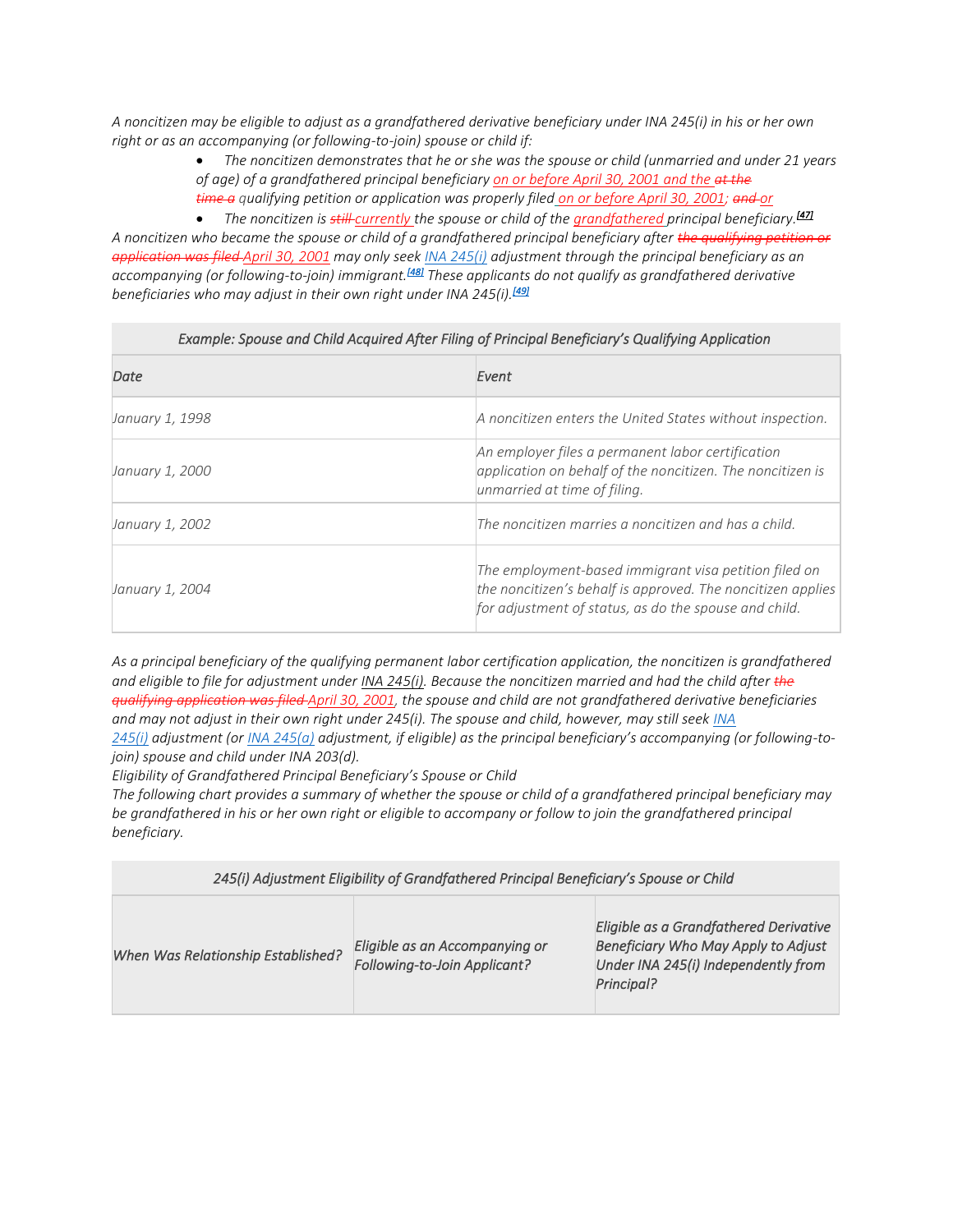| <b>Before</b> On or before the qualifying<br>petition or application was filed (on or and principal beneficiary is granted<br>before April 30, 2001) | Yes, if relationship continues to exist<br>LPR status (and remains an LPR)                                         | Yes, on a different basis, whether or<br>not relationship to principal<br>beneficiary continues to exist <sup>[50]</sup> |
|------------------------------------------------------------------------------------------------------------------------------------------------------|--------------------------------------------------------------------------------------------------------------------|--------------------------------------------------------------------------------------------------------------------------|
| After April 30, 2001 but before<br>principal beneficiary adjusts status                                                                              | Yes, if relationship continues to exist<br>and principal beneficiary is granted<br>LPR status (and remains an LPR) | No                                                                                                                       |
| After principal beneficiary adjusts<br>status                                                                                                        | No                                                                                                                 | No                                                                                                                       |

 *. . .*

*[51] See [8 CFR 103.2\(b\)\(1\).](https://www.ecfr.gov/cgi-bin/text-idx?node=se8.1.103_12) See [9 FAM 502.1-1\(C\)\(2\)\(b\)\(2\)\(A\),](https://fam.state.gov/FAM/09FAM/09FAM050201.html) Basis for Following-to-Join. In contrast, grandfathered derivative beneficiaries only need to establish the qualifying relationship existed on or before April 30, 2001 and in relation to a properly filed at the time the qualifying petition or labor certification application was properly filed. This is a unique aspect of [INA 245\(i\)](https://uscode.house.gov/view.xhtml?req=granuleid:USC-prelim-title8-section1255&num=0&edition=prelim) adjustment. Grandfathered derivative beneficiaries do not need to show the qualifying relationship continues to exist at the time they seek adjustment unless they are adjusting as an accompanying or following-to-join spouse or child of the principal beneficiary. For more information on qualifying to adjust status as a principal applicant's accompanying or following-to-join spouse or child, see Part A, Adjustment of Status Policies and Procedures, Chapter 6, Adjudicative Review [\[7 USCIS-PM A.6\]](https://www.uscis.gov/policy-manual/volume-7-part-a-chapter-6).*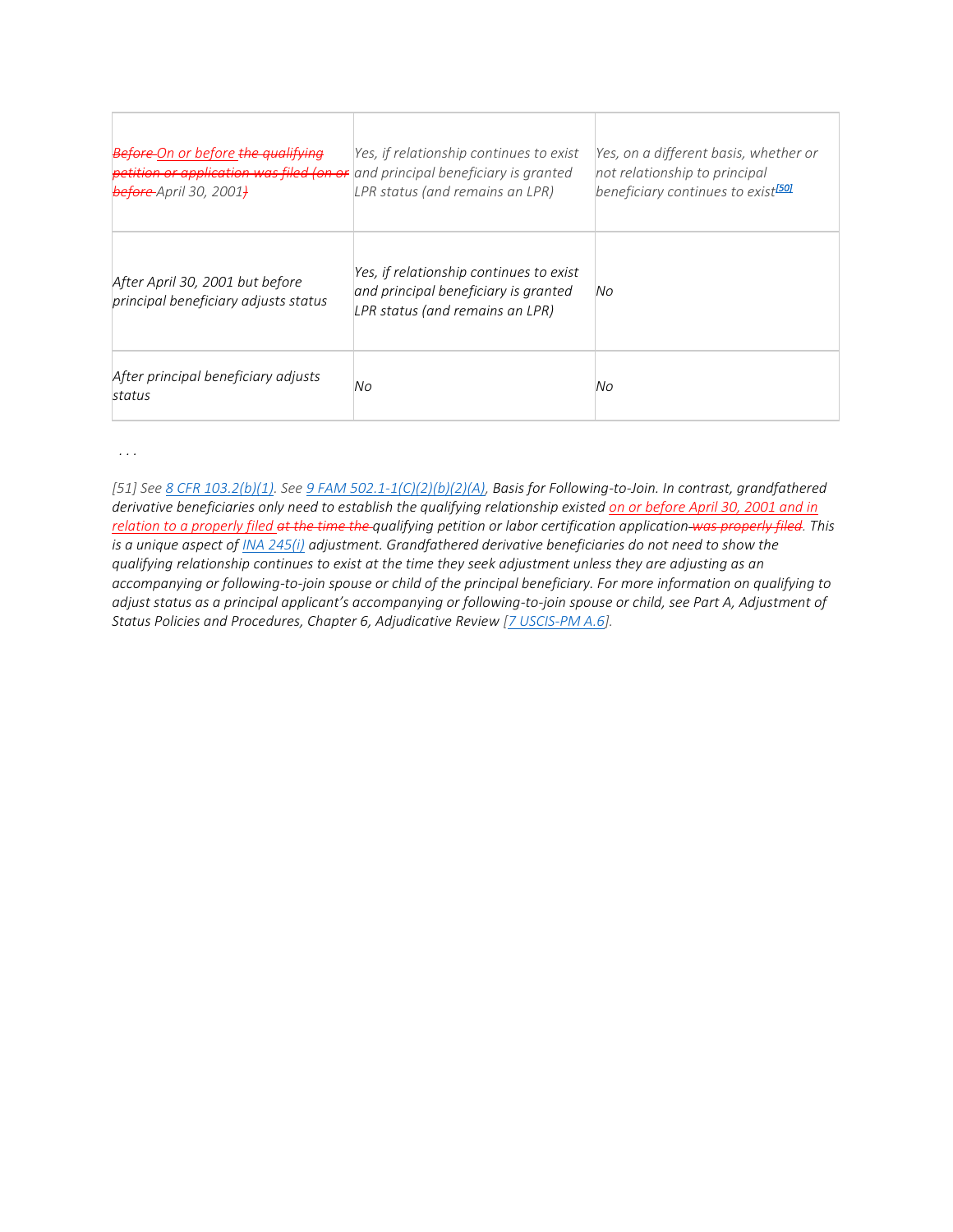## <span id="page-12-0"></span>4. Withdraw good moral character guidance regarding DUIs and correct chart in 12 USCIS-PM F.5.

We ask that USCIS remove harmful language from the USCIS Policy Manual implementing former Attorney General's October 25, 2019, decision in *Matter of Castillo-Perez* to USCIS adjudications and continue to advocate with the DOJ to reverse this decision.

Despite the INA already containing bars to good moral character that do not include driving under the influence (DUI) convictions, *Matter of Castillo-Perez* created an ultra vires presumption that individuals with two or more DUI convictions within the statutory period lack good moral character. Further, although the former Attorney General issued *Matter of Castillo-Perez* in the context of non-lawful permanent resident (LPR) cancellation of removal, USCIS has interpreted the decision much more broadly and has extended it beyond this context to other immigration benefits that require a showing of good moral character. Naturalization applicants and VAWA petitioners are therefore now susceptible to extra scrutiny and vulnerable to being denied benefits based on a presumptive lack of good moral character. Naturalization applicants and VAWA petitioners of color are especially susceptible to denial pursuant to *Matter of Castillo-Perez* because local law enforcement tend to target drivers of color at higher rates than white drivers, and drivers of color are convicted of DUIs at a higher rate than white drivers.

While we believe that *Matter of Castillo-Perez* was wrongly decided by the former Attorney General, we believe that USCIS was not required to, nor should have, extended the holding of *Castillo-Perez* to the affirmative adjudication context. The language of the decision itself emphasizes the unique nature of cancellation of removal, stating, "[c]ancellation of removal is a coveted and scarce form of relief," and emphasizing that Congress only authorized 4,000 cancellation grants per year. There is no similar congressional intent to limit the number of naturalization, or VAWA, applications that can be granted per year, and USCIS should not have imported this very stringent standard into the affirmative application context. $^{13}$ 

Example: Practitioners report that due to USCIS Policy Manual guidance, they are not filing naturalization cases where the applicant has two or more DUIs during the good moral character time period, regardless of the mitigating circumstances and positive equities.

Example: In an unpublished Administrative Appeals Office decision from July 7, 2021, USCIS dismissed the VAWA petitioner's appeal because the petitioner had two DUI convictions within the three-year statutory period, citing *Matter of Castillo-Perez.* This VAWA petitioner had the resources to appeal the Vermont Service Center's denial of his VAWA petition, but many VAWA petitioners lack the resources necessary to retain legal counsel for an appeal.

We ask USCIS to edit USCIS-PM F.5, and the table entitled "Conditional Bars to GMC for Acts Committed in Statutory Period," as follows:

#### *K. Certain Acts in Statutory Period*

*Although the INA provides a list of specific bars to good moral character,[48] the INA also allows a finding that "for other reasons" a person lacks good moral character, even if none of the specific statutory bars applies.[49] The following sections provide examples of acts that may lead to a finding that an applicant lacks GMC "for other reasons."[50]*

<sup>13</sup> For more arguments and examples on this issue, please see National Immigration Project's (NIPNLG) Letter to Amanda Baran and Ashley Tabbador, Re: Follow up to meeting on suggested USCIS actions regarding Matter of Castillo-Perez, (Jan. 19, 2022), joined by ILRC, NIJC, NILA, NILC, and the Public Defender Coalition for Immigrant Justice.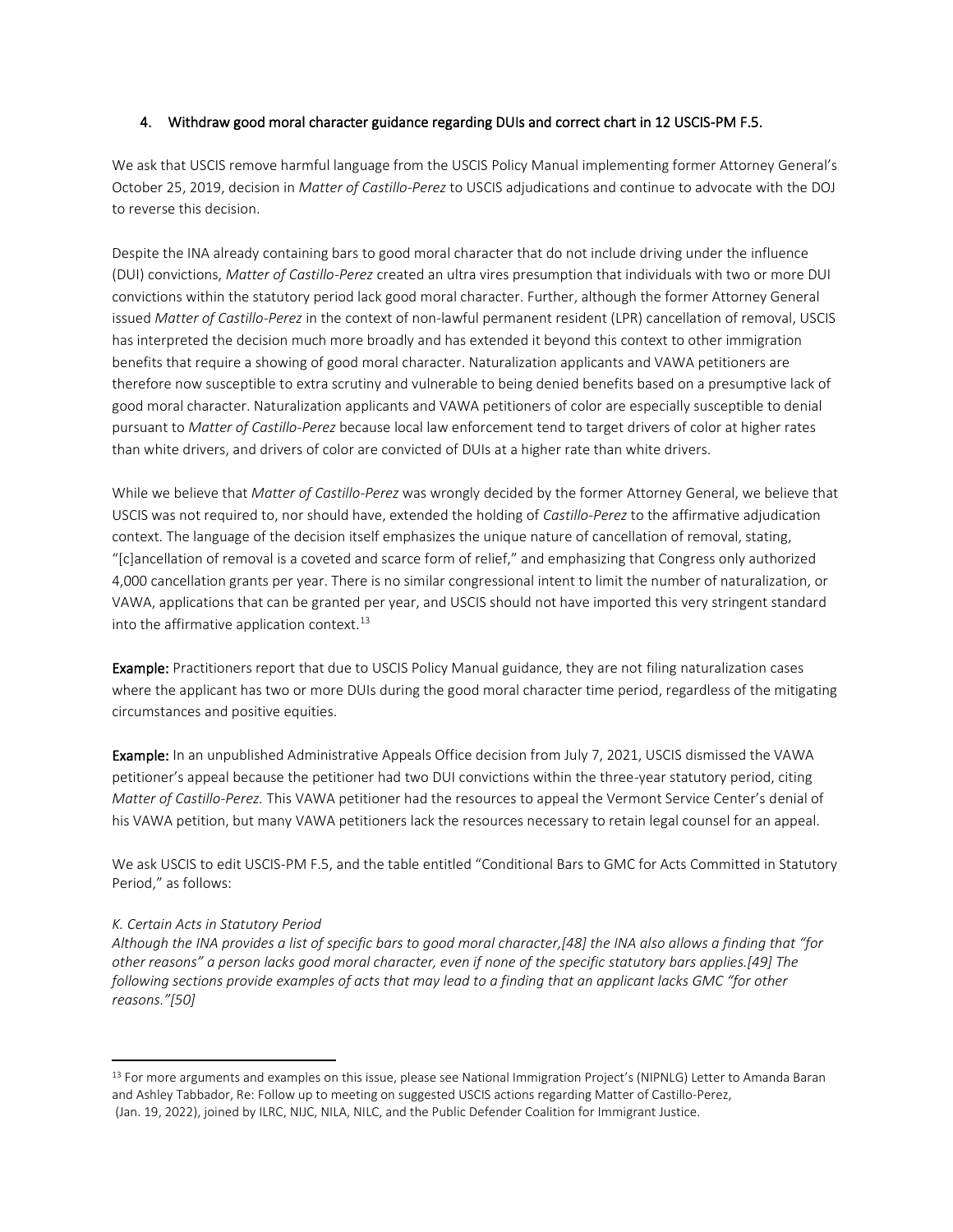1. Driving Under the Influence The term "driving under the influence" (DUI) includes all state and federal impaired*driving offenses, including "driving while intoxicated," "operating under the influence," and other offenses that make it unlawful for a person to operate a motor vehicle while impaired. This term does not include lesser included offenses, such as negligent driving, that do not require proof of impairment. Evidence of two or more DUI convictions during the statutory period establishes a rebuttable presumption that an applicant lacks GMC.[51] The rebuttable presumption may be overcome[52] if the applicant is able to provide "substantial relevant and credible contrary evidence" that he or she "had good moral character even during the period within which he [or she] committed the DUI offenses," and that the "convictions were an aberration."[53] An applicant's efforts to reform or rehabilitate himself or herself after multiple DUI convictions do not in and of themselves demonstrate GMC during the period that includes the convictions.*

| <b>Offense</b>                                                           | Citation                                       | Description                                                                                                         |
|--------------------------------------------------------------------------|------------------------------------------------|---------------------------------------------------------------------------------------------------------------------|
| <b>One or More Crimes</b><br><b>Involving Moral Turpitude</b><br>(CIMTs) | INA 101(f)(3)<br>8 CFR 316.10(b)(2)(i), (iv)   | Conviction or admission of one or<br>more CIMTs (other than political<br>offense), except for one petty offense     |
| Aggregate Sentence of 5<br><b>Years or More</b>                          | INA 101(f)(3)<br>8 CFR 316.10(b)(2)(ii), (iv)  | Conviction of two or more offenses<br>with combined sentence of 5 years or<br>more (other than political offense)   |
| <b>Controlled Substance</b><br>Violation                                 | INA 101(f)(3)<br>8 CFR 316.10(b)(2)(iii), (iv) | Violation of any law on controlled<br>substances, except for simple<br>possession of 30g or less of marijuana       |
| Incarceration for 180<br>Days                                            | INA 101(f)(7)<br>8 CFR 316.10(b)(2)(v)         | Incarceration for a total period of 180<br>days or more, except political offense<br>and ensuing confinement abroad |
| False Testimony under<br>Oath                                            | INA 101(f)(6)<br>8 CFR 316.10(b)(2)(vi)        | False testimony for the purpose of<br>obtaining any immigration benefit                                             |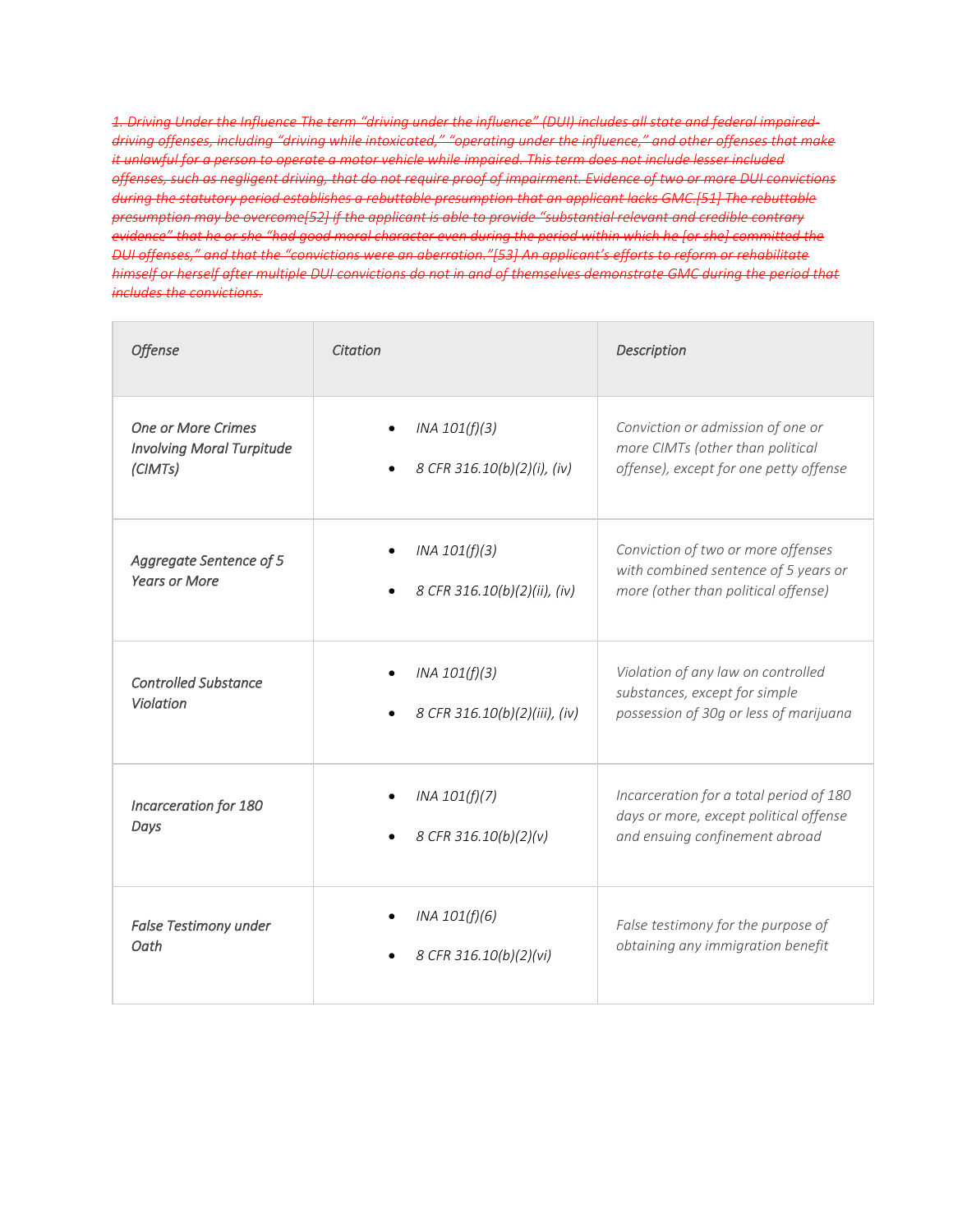| Offense                                                                    | Citation                                               | Description                                                                                                         |
|----------------------------------------------------------------------------|--------------------------------------------------------|---------------------------------------------------------------------------------------------------------------------|
| <b>Prostitution Offenses</b>                                               | INA 101(f)(3)<br>8 CFR 316.10(b)(2)(vii)               | Engaged in prostitution, attempted or<br>procured to import prostitution, or<br>received proceeds from prostitution |
| Smuggling of a Person                                                      | INA 101(f)(3)<br>$\bullet$<br>8 CFR 316.10(b)(2)(viii) | Involved in smuggling of a person to<br>enter or try to enter the United<br>States in violation of law              |
| Polygamy                                                                   | INA 101(f)(3)<br>8 CFR 316.10(b)(2)(ix)                | Practiced or is practicing polygamy<br>(the custom of having more than one<br>spouse at the same time)              |
| <b>Gambling Offenses</b>                                                   | INA 101(f)(4)–(5)<br>8 CFR 316.10(b)(2)(x)-(xi)        | Two or more gambling offenses or<br>derives income principally from illegal<br>gambling activities                  |
| <b>Habitual Drunkard</b>                                                   | INA $101(f)(1)$<br>8 CFR 316.10(b)(2)(xii)             | Is or was a habitual drunkard                                                                                       |
| <b>Two or More Convictions</b><br>for Driving Under the<br>Influence (DUI) | <del>INA 101(f)</del>                                  | Two or more convictions for driving<br>under the influence during the<br>statutory period                           |

[. . . ]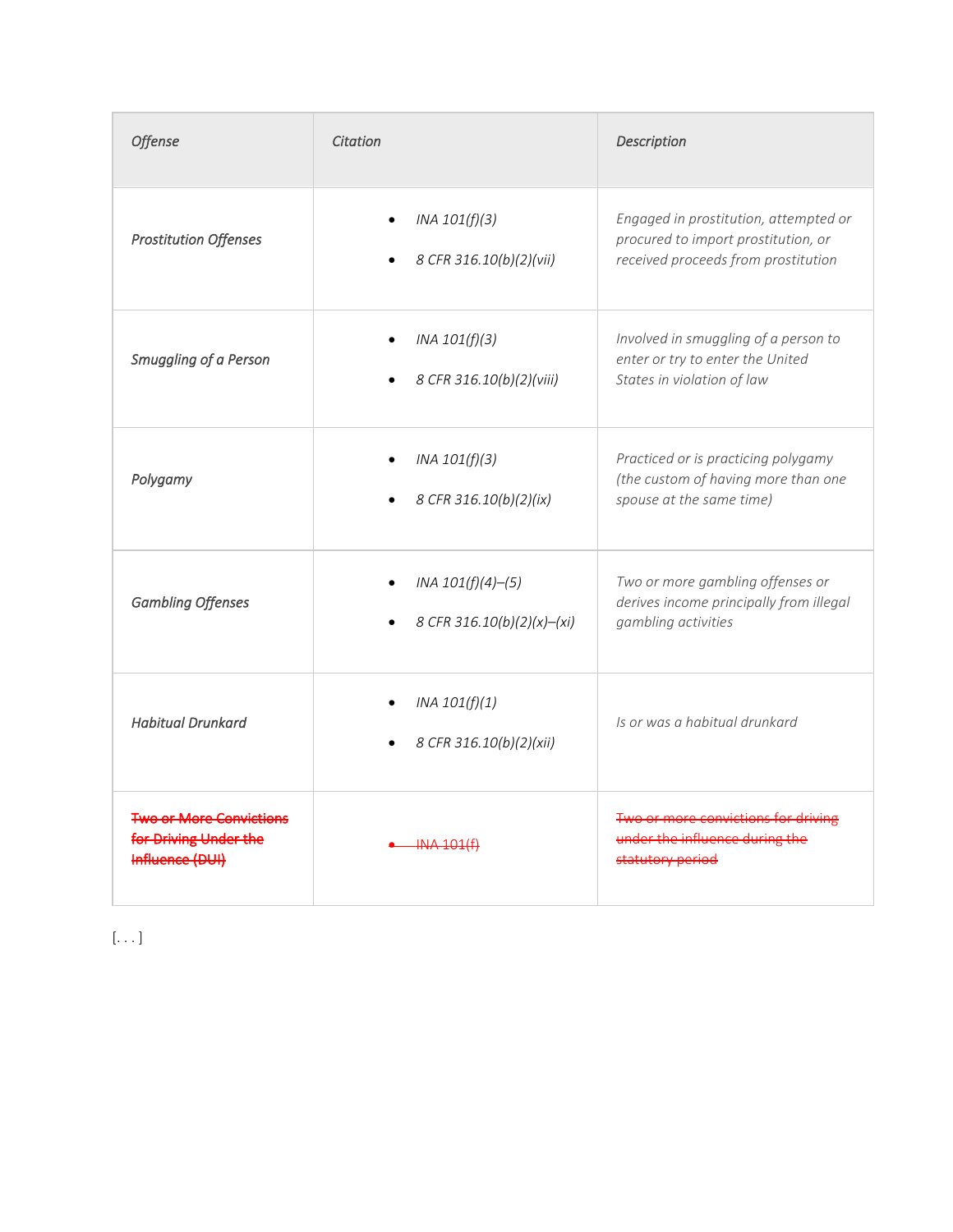## <span id="page-15-0"></span>5. Clarify that advance parole constitutes a "parole" entry for INA § 245(a) adjustment.

The present Temporary Protected Status (TPS) advance parole policy—that TPS advance parole does not constitute either an "admission" or a "parole" for purposes of adjustment of status under INA § 245(a)—contravenes decades of USCIS policy benefiting vulnerable immigrants, and has no lawful basis. Contrary to the Administrative Appeals Office (AAO) decision in *Matter of Z-R-Z-C-*,<sup>14</sup> the plain language of the statutory TPS travel provision in the Miscellaneous and Technical Immigration and Naturalization Amendments Act of 1991 (MTINA) makes clear that upon return from authorized travel, a person with TPS is "inspected and admitted."<sup>15</sup> Alternatively, the TPS regulations state that such a person is "inspected and paroled" into the United States upon return from authorized travel.<sup>16</sup> Whether "admitted" pursuant to the MTINA statutory TPS travel provisions, or "paroled" pursuant to the TPS regulations, a TPS holder who is permitted to enter the United States following authorized travel abroad satisfies the threshold requirement for adjustment of status.

The AAO, in *Matter of Z-R-Z-C-,* conflated "admission" or manner of entry with "immigration status." It then erroneously claimed that TPS holders returning to the United States after a grant of advance parole and travel, would return to the "status" of being present without being admitted. However, "being present without being admitted" is an inadmissibility ground, not an immigration "status." As a consequence, immediate relatives of U.S. citizens, among others, who were previously eligible for adjustment, have been erroneously denied adjustment. TPS holders possess TPS status because the U.S. government has found their country of origin to be an untenable place for them to return. Yet, with adjustment newly barred, the only way to gain permanent status and remain unified with their U.S. citizen or permanent resident family members requires consular processing—which would take place in that very country from which they fled and to which they cannot safely return for any significant length of time, if at all.

We urge USCIS to reverse its decision to adopt *Matter of Z-R-Z-C* and update the Policy Manual to include clear guidance that advance parole of any kind, including TPS travel permission or advance parole, is sufficient to meet the requirements of being "inspected and admitted or paroled" for purposes of adjustment of status under INA § 245(a).

Example: Any TPS recipient who traveled after August 20, 2020, on advance parole is no longer eligible to adjust status in the United States based on that parole entry.

We suggest the following addition to Volume 7, Part B, Chapter 2, A.3.:

## *Advance Parole*

DHS may grant advance parole to a noncitizen based on a pending application for immigration status, a current temporary immigration status, a grant of deferred action or to any other noncitizen where permission to travel is deemed appropriate for any reason. Any type of advance parole or travel permission through which the person is paroled back into the United States, meets the "paroled into the United States" requirement.

<sup>14</sup> *Matter of Z-R-Z-C-*, Adopted Decision 2020-02 (AAO Aug. 20, 2020).

<sup>15</sup> [2] Miscellaneous and Technical Immigration and Naturalization Amendments of 1991 (MTINA) Pub. L. 102-232, § 304(c), 105 Stat. 1733, 1749 (codified at 8 U.S.C. § 1254a).

<sup>16</sup> [3] 8 C.F.R. § 244.15(a) (authorizing USCIS to grant TPS holders "[p]ermission to travel abroad . . . pursuant to the [agency's] advance parole provisions").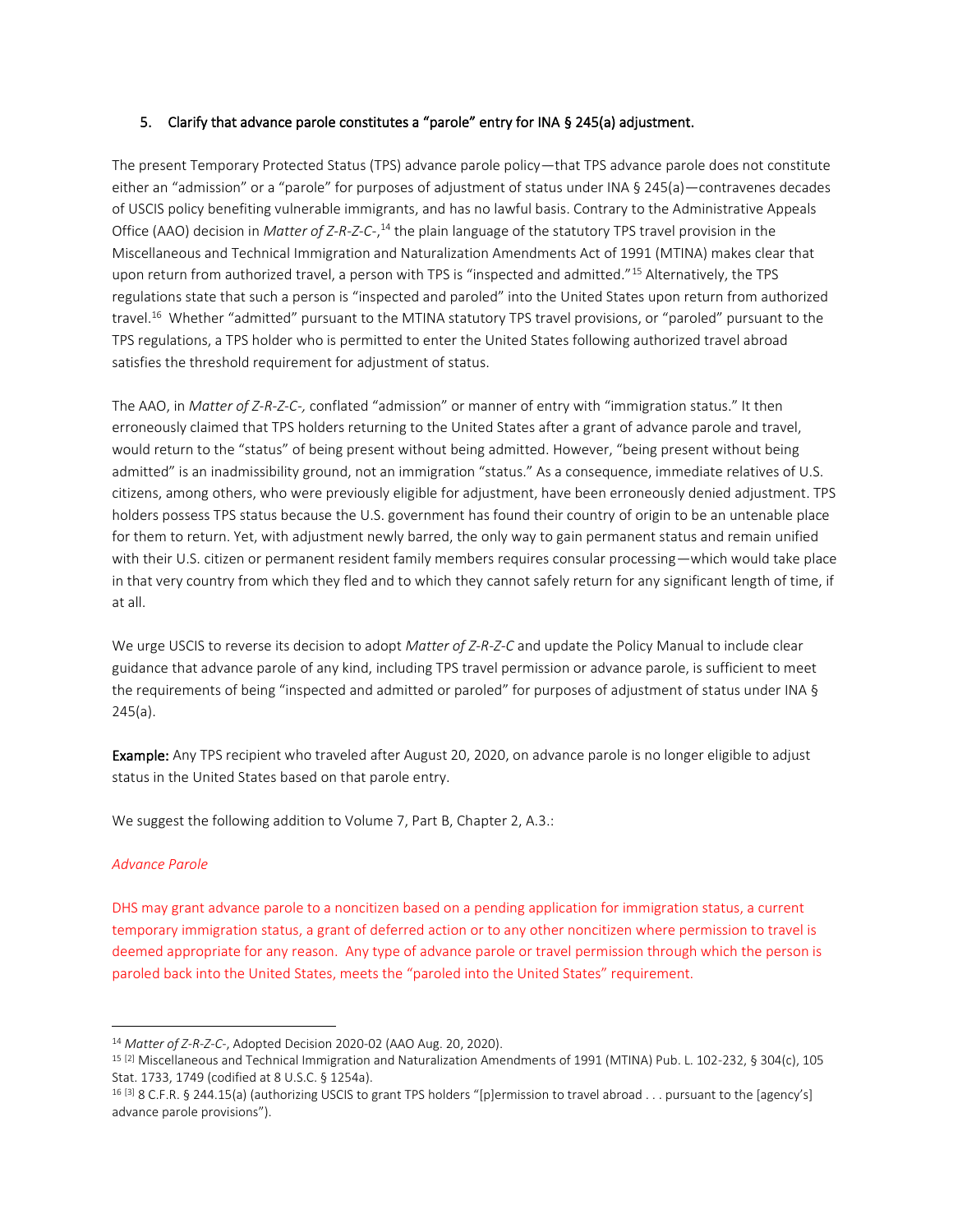This is an additional reason to delete the extreme vetting language described in #2 above, in particular Volume 12, Part D, Chapter 2, C.2:

## *Temporary Protected Status and Admission or Parole into the United States for Adjustment of Status*

A grant of temporary protected status (TPS) is not an admission for purposes of adjustment of status under INA 245(a)<sup>[68]</sup> unless a circuit court has ruled otherwise.<sup>[69]</sup>

Therefore, a TPS recipient who was in the United States without having been inspected and admitted or inspected and paroled, and who was subsequently granted adjustment of status under INA 245(a), is not considered to be lawfully admitted for permanent residence for purposes of INA 318 unless:

- The circuit law where the person resided at the time of the adjustment of status considered TPS and admission for purposes of INA 245(a);
- The person was in TPS on the date he or she filed the adjustment of status application through the date USCIS approved the adjustment application; and
- The person was otherwise eligible for lawful permanent residence at the time of adjustment.<sup>[79]</sup>

A TPS recipient may travel outside of the United States temporarily with the prior consent of DHS based on INA 244(f)(3). [71] The Administrative Appeals Office (AAO) adopted decision in *Matter of Z-R-Z-C-* holds that a TPS recipient who travels outside the United States under INA 244(f)(3) using a DHS-issued travel document generally retains the same immigration status upon return as he or she had upon departure. In addition, the decision holds that a TPS recipient's return from such foreign travel does not satisfy the requirements of "inspected and admitted or paroled" into the United States for purposes of adjustment of status under INA 245(a).[72] *Matter of Z-R-Z-C*applies only to TPS recipients who departed from and returned to the United States under INA 244(f)(3) after August 20, 2020 (the date of the AAO's Adopted Decision).

Therefore, a TPS recipient who was in the United States without inspection and admission or inspection and parole is generally not considered to be lawfully admitted for permanent residence for purposes of INA 318 in cases where the TPS recipient:

- Departed from and returned to the United States on or after August 20, 2020; and
- Adjusted status under INA 245(a) by claiming that he or she met the "inspected and admitted or paroled" eligibility requirement on the basis of that authorized foreign travel.<sup>[73]</sup>

However, a TPS recipient who was in the United States without inspection and admission or inspection and parole is generally considered lawfully admitted for permanent residence for purposes of INA 318, if he or she was otherwise eligible for lawful permanent residence at the time of adjustment, in cases where the TPS recipient:

- Departed from and returned to the United States before August 20, 2020; and
- Adjusted status under INA 245(a) by claiming that he or she met the "inspected and admitted or paroled" eligibility requirement on the basis of that authorized foreign travel.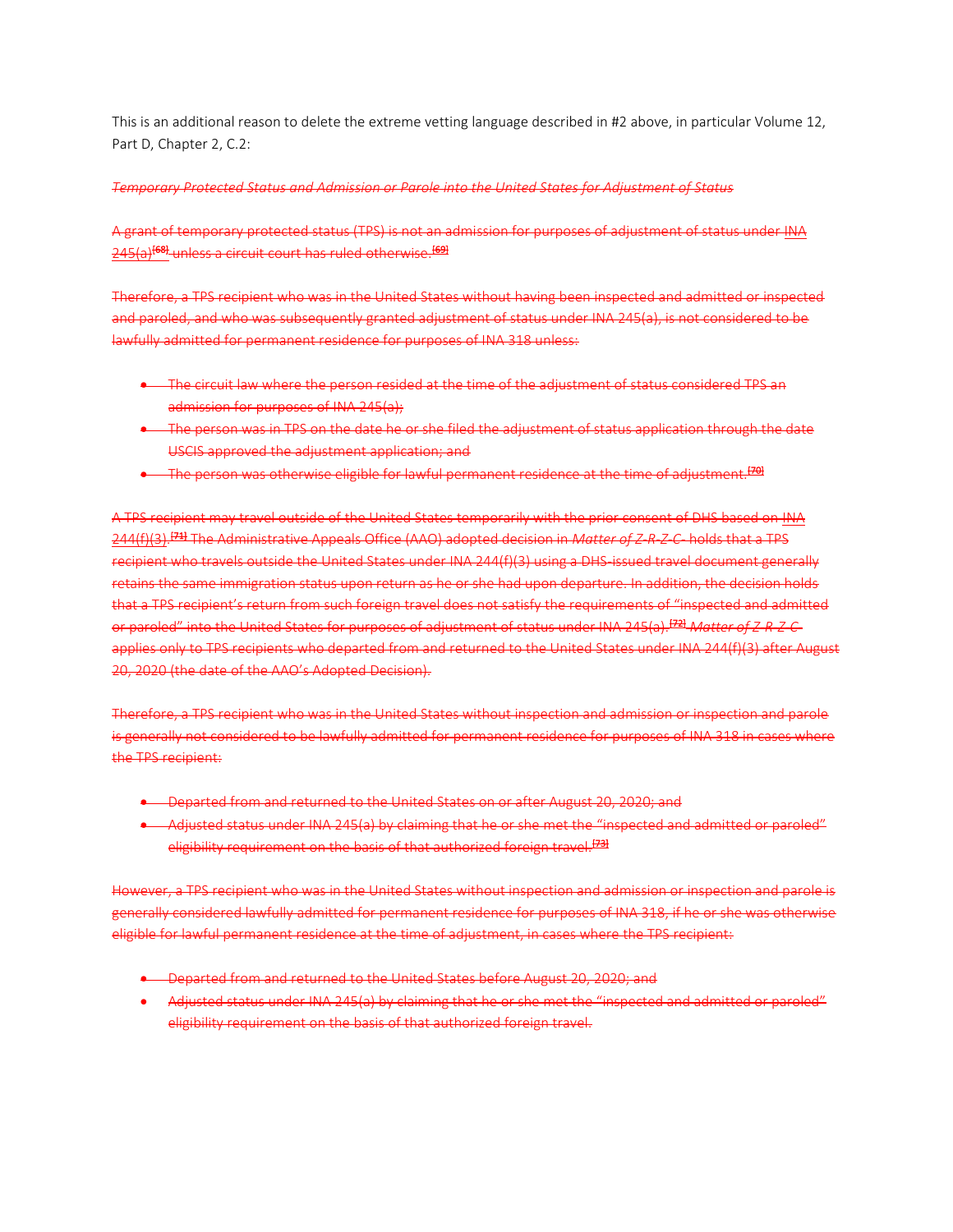### <span id="page-17-0"></span>6. Clarify that the INA § 212(a)(9)(B) unlawful presence bars can run inside the United States.

Over the past several years, USCIS adjudications involving the unlawful presence inadmissibility bars found at INA § 212(a)(9)(B) have been inconsistent. While it used to be general practice, and supported by the plain language of the statute, that the 3- and 10-year bars to inadmissibility based on unlawful presence can run while an individual is within the United States, practitioners report denials and requests for evidence from USCIS field offices requiring proof that the person remained *outside* the United States for the requisite 3 or 10 years of the bar.

The statute does not require the person to remain outside the United States (compare, for instance, with the bar at INA § 212(a)(9)(C) that requires the time to be spent outside the United States), and BIA and immigration court decisions support this. See, e.g., *In re: Jose Tapia-Cervantes*, A# 208-939-645 (BIA Dec. 21, 2018) (Tacoma, WA); *In re: Jose Armando Cruz, Evelia Don Gonzalez Cruz*, A# 087 241 021, A# 087 241 022 (BIA Apr. 9, 2014) (Houston, TX).

Nonetheless, absent clear guidance, ILRC sees inconsistency in adjudications from USCIS, and what seems to be reversal of years of policy from the AAO. See, e.g., *In Re: 11063814*, 2020 WL 9669622 (AAO Sept. 4, 2020) (Denver, CO); *Matter of G-G-M-*, 2018 WL 4069875 (AAO Aug. 14, 2018) (Phoenix, AZ). We request that USCIS issue policy guidance making it clear that the 3- and 10- year bars to admissibility based on unlawful presence continue to run regardless of whether the person is inside or outside the United States. Such guidance is in keeping with the statutory language, prior BIA decisions, and years of adjudications that followed this law.

This plain reading does not run afoul of any policy considerations—the permanent bar at INA § 212(a)(9)(C) addresses and penalizes those who illegally re-enter after a departure. That provision adequately discourages and penalizes illegal re-entry. Furthermore, the provision at INA § 212(a)(9)(C) proves that Congress can and does specify when it wants the bar to be passed only outside the United States. That language is notably absent from 212(a)(9)(B). Public policy and statutory interpretation thus require reading 212(a)(9)(B) plainly to allow the bar to run inside or outside of the United States. With clear guidance in the Policy Manual, USCIS can ensure consistent adjudications nationally.

We request that the following language be added to Volume 8, Part P:

The three- and ten-year bars for unlawful presence are found at INA § 212(a)(9)(B). These grounds of inadmissibility penalize people who stay too long in unlawful status in the United States, leave, and then apply for admission. These grounds are only triggered when the person physically departs the United States. They apply to people who originally were admitted or paroled but then stayed past the expiration of their authorization, those who entered without inspection, and those who knowingly made a false claim of U.S. citizenship to obtain permission to enter.

#### The unlawful presence bars are:

180 days unlawful presence: "Three-year bar." Noncitizens who (a) beginning on April 1, 1997 are unlawfully present in the United States for a continuous period of more than 180 days but less than one year, and (b) then voluntarily depart the United States before any immigration proceedings commence, and (c) then apply for admission to the United States, are inadmissible for a period of three years from the date of departure. INA § 212(a)(9)(B)(i)(I).

One year unlawful presence: "Ten-year bar." Noncitizens who (a) beginning on April 1, 1997 are unlawfully present in the United States for a continuous period of one year or more, (b) leave the United States voluntarily or by